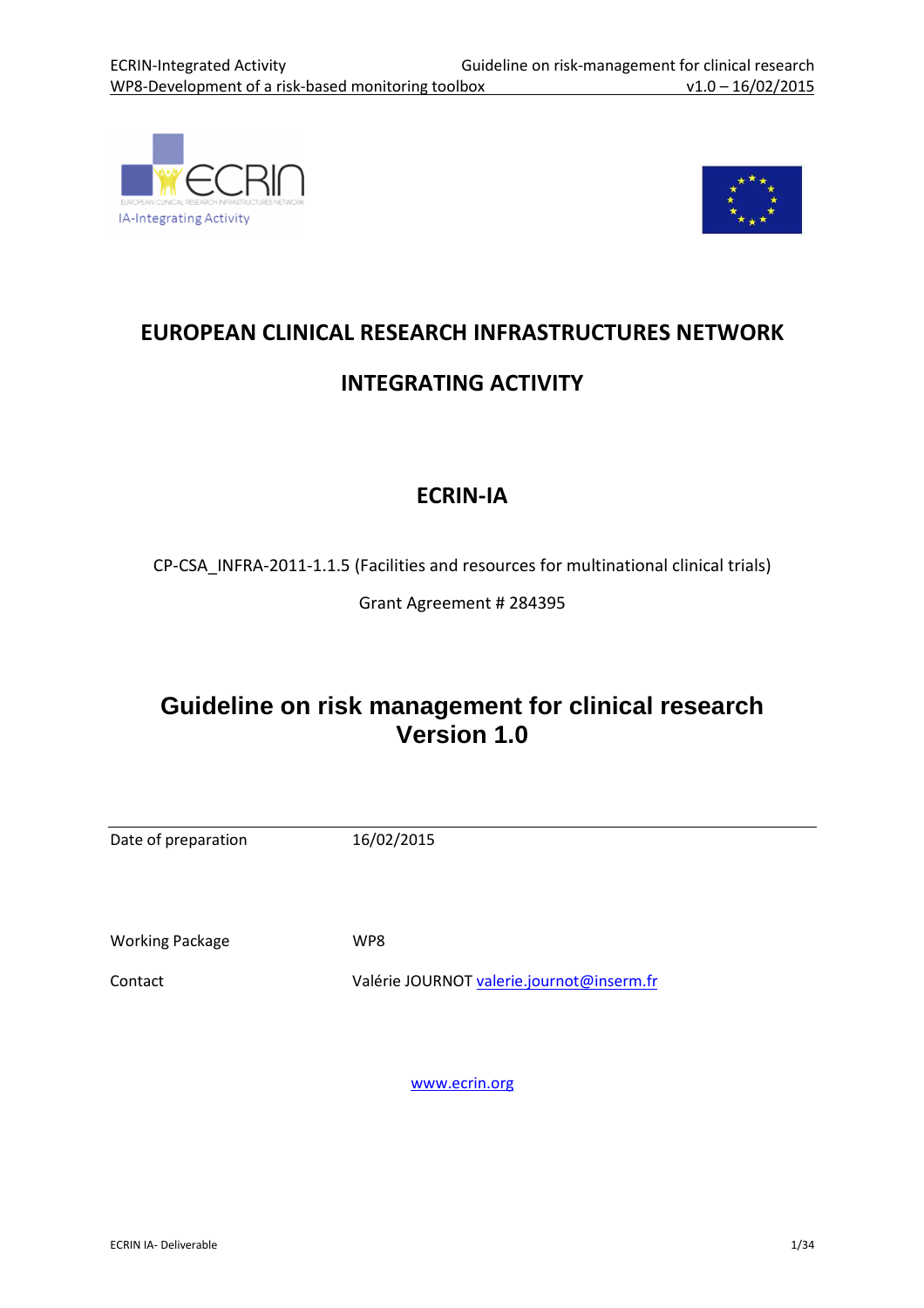### **TABLE OF CONTENTS**

| L.                                                                                         |     |
|--------------------------------------------------------------------------------------------|-----|
| 1.                                                                                         |     |
| 2.                                                                                         |     |
| 3.                                                                                         |     |
| 4.                                                                                         |     |
| Н.                                                                                         |     |
| 1.                                                                                         |     |
| 2.                                                                                         |     |
| 3.                                                                                         |     |
| 3.1.                                                                                       |     |
| 3.2.                                                                                       |     |
| 4.                                                                                         |     |
| 4.1.                                                                                       |     |
| 4.1.1.                                                                                     |     |
| 4.1.2.                                                                                     |     |
| 4.1.3.                                                                                     |     |
| 4.2.                                                                                       |     |
| 4.2.1.                                                                                     |     |
| 4.2.2.                                                                                     |     |
| 4.2.3.                                                                                     |     |
| 4.3.                                                                                       |     |
| 5.                                                                                         |     |
| 5.1.                                                                                       |     |
| 5.2.                                                                                       |     |
| 5.3.                                                                                       |     |
| 6.                                                                                         |     |
| 7.                                                                                         |     |
|                                                                                            |     |
| APPENDIX I. APPLICATION OF THE RISK MANAGEMENT PROCESS TO A FICTIVE                        |     |
|                                                                                            |     |
| APPENDIX II. Risk identification in clinical trials for rare diseases, medical devices and |     |
|                                                                                            | .29 |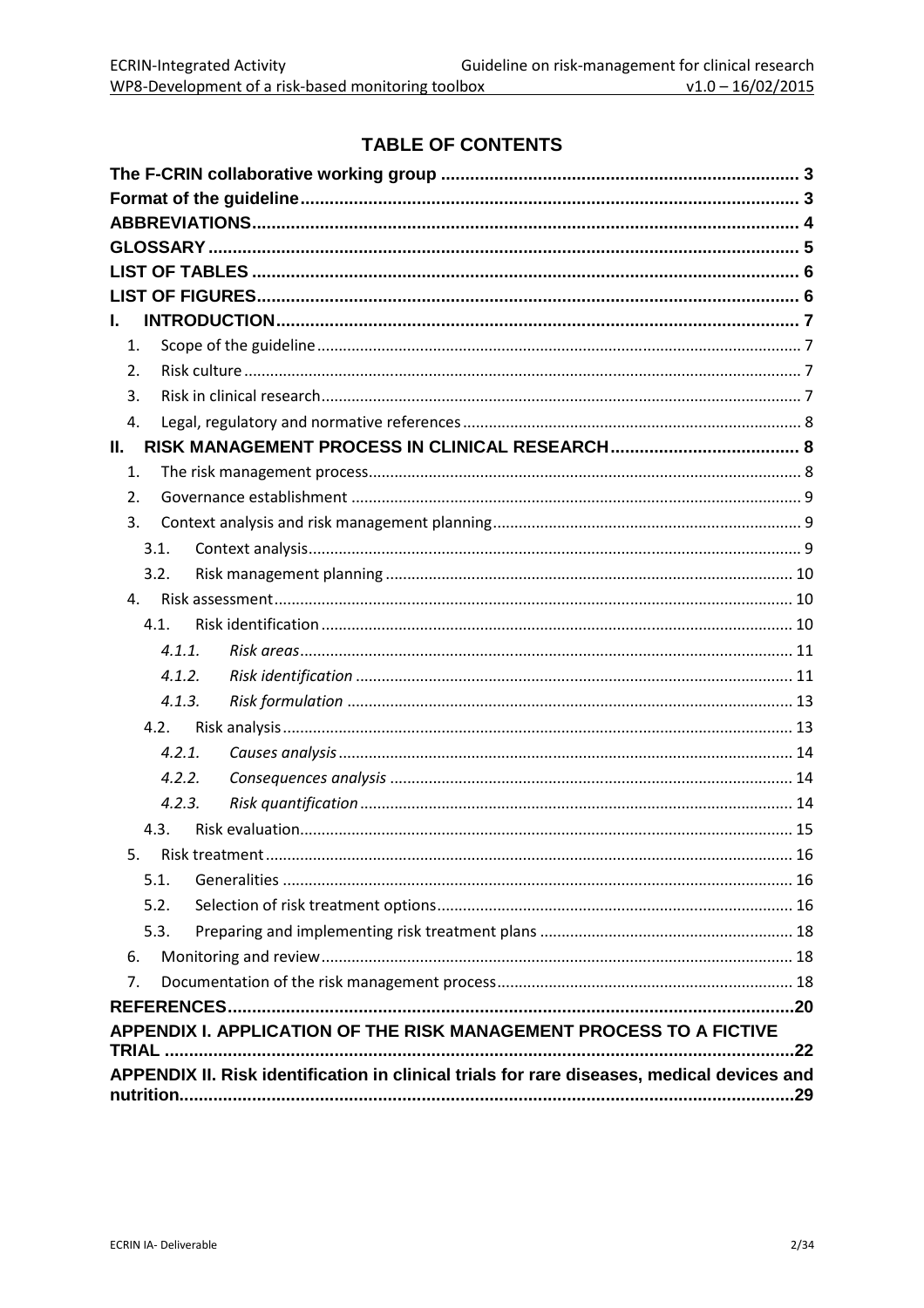#### **The F-CRIN collaborative working group**

**F-CRIN** (French Clinical Research Infrastructure Network) is the French counterpart of ECRIN, a pan-European support infrastructure for multinational clinical trials. F-CRIN supports the attractiveness and effectiveness of French investigators and developers within the field of clinical trials.

**WP4 – Development of common tools**. This F-CRIN working group aimed at proposing sponsors and investigators simple tools and guidelines, as a common base ensuring a minimal standard of quality for large scale national projects intended to scale up to Europe.

**WP4d – Risk Management**. The initial objective of the Monitoring group of WP4 was to facilitate the implementation of the risk-based approach in monitoring and study conduct activities. However, the group soon perceived the limits of a profession-restricted approach, and redirected its activities towards Global Risk Management. The group developed several activities related to this theme: publication of a newsletter, organisation of workshops, and drafting of a guideline.

The drafting group was composed of French professionals in mainly academic clinical research institutions:

| <b>Name</b>             | <b>Affiliation</b>                             |
|-------------------------|------------------------------------------------|
| Corinne ALBERTI         | Université Paris Diderot, Paris                |
| Ellen BENHAMOU          | Institut Gustave Roussy, Villejuif             |
| Sylvie BLAZEJEWSKI      | Centre Hospitalo-Universitaire, Bordeaux       |
| Rym BOULKEDID           | Université Paris Diderot, Paris                |
| Julie BOUSSUGE          | Centre Hospitalo-Universitaire, Bordeaux       |
| Caroline BOUYSSOU       | Centre Hospitalo-Universitaire, Bordeaux       |
| <b>Olivier CHASSANY</b> | Assistance Publique-Hôpitaux de Paris, Paris   |
| Caroline-Marie DELATTRE | Centre d'Investigation Clinique 1401, Bordeaux |
| Dominique DEPLANQUE     | Centre d'Investigation Clinique 1403, Lille    |
| Sandrine DESJARDINS     | Centre Hospitalo-Universitaire, Bordeaux       |
| <b>Thierry ESCUDIER</b> | Laboratoires Pierre Fabre, Boulogne            |
| Anne GALLOIS            | Centre d'Investigation Clinique 1401, Bordeaux |
| Cécile HERVE            | F-CRIN, Toulouse                               |
| Valérie JOURNOT         | Centre d'Investigation Clinique 1401, Bordeaux |
| Valérie PLATTNER        | Hospices Civils de Lyon, Lyon                  |
| Alain SENECHAL          | Laboratoires Pierre Fabre, Toulouse            |
| <b>Florence TUBACH</b>  | Assistance Publique-Hôpitaux de Paris, Paris   |

#### **Format of the guideline**

Terms in bold are defined in the glossary.

The different steps are illustrated with the unifying example of a fictive but common trial: a comparative, randomized, phase III, superiority trial, comparing two parallel, open-label, drug arms, in adults with a chronic disease, conducted in several hospital departments in a single country. Methods and tools successively presented are applied to this example.

The related information is presented in a table to which columns are added progressively. So this table expends step by step to end as a comprehensive dashboard. The use of such a dashboard will facilitate the internal and external mastery and communication of the whole process.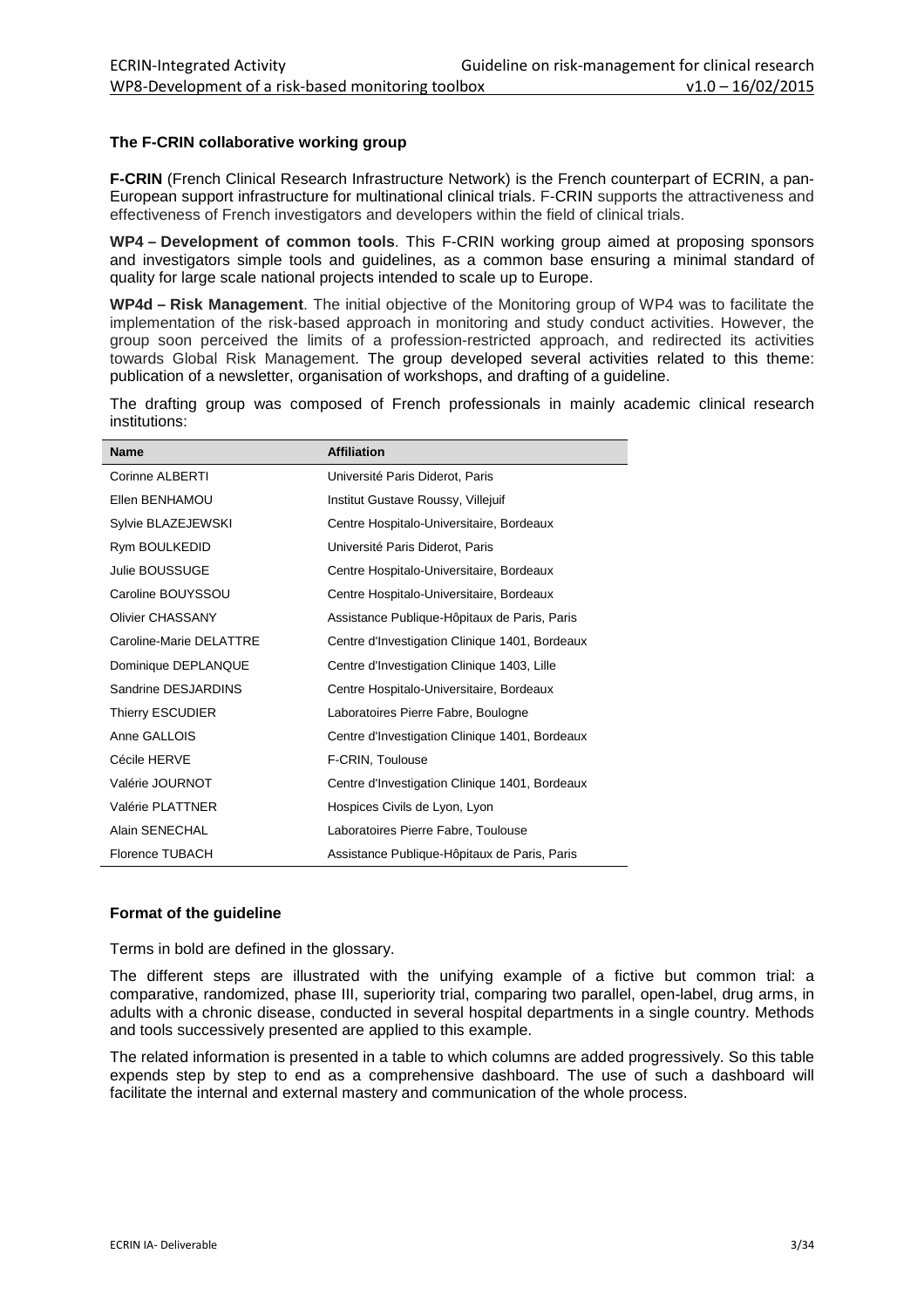#### **ABBREVIATIONS**

| Acronym       | <b>Title</b>                                                                                                             |
|---------------|--------------------------------------------------------------------------------------------------------------------------|
| AP-HP         | Paris Hospital Network                                                                                                   |
| <b>CE</b>     | Communauté Européenne                                                                                                    |
| CTU/CRC/CRO   | Clinical Trial Unit / Clinical Research Coordinator / Contract Research Organisation                                     |
| <b>ECRIN</b>  | European Clinical Research Infrastructure Network                                                                        |
| <b>EMA</b>    | European Medicines Agency                                                                                                |
| EU            | European Union                                                                                                           |
| <b>F-CRIN</b> | French Clinical Research Infrastructure Network                                                                          |
| <b>FDA</b>    | Food and Drug Administration                                                                                             |
| GCP           | Guideline on Good Clinical Practice                                                                                      |
| <b>ICH</b>    | International Conference on Harmonisation of Technical Requirements for Registration of<br>Pharmaceuticals for Human Use |
| <b>ISO</b>    | International Organisation for Standardization                                                                           |
| MRC/DH/MHRA   | Medical Research Council / Department of Health / Medicines and Healthcare products Regulatory<br>Agency                 |
| OECD          | Organisation for Economic Cooperation and Development                                                                    |
| <b>RACT</b>   | Risk Assessment and Categorization Tool                                                                                  |
| <b>SAE</b>    | Serious Adverse Event                                                                                                    |
| <b>WMA</b>    | World Medical Association                                                                                                |
| WP4           | Work Package 4 - Development of common tools                                                                             |
| WP4d          | Work Package 4d - Risk Management                                                                                        |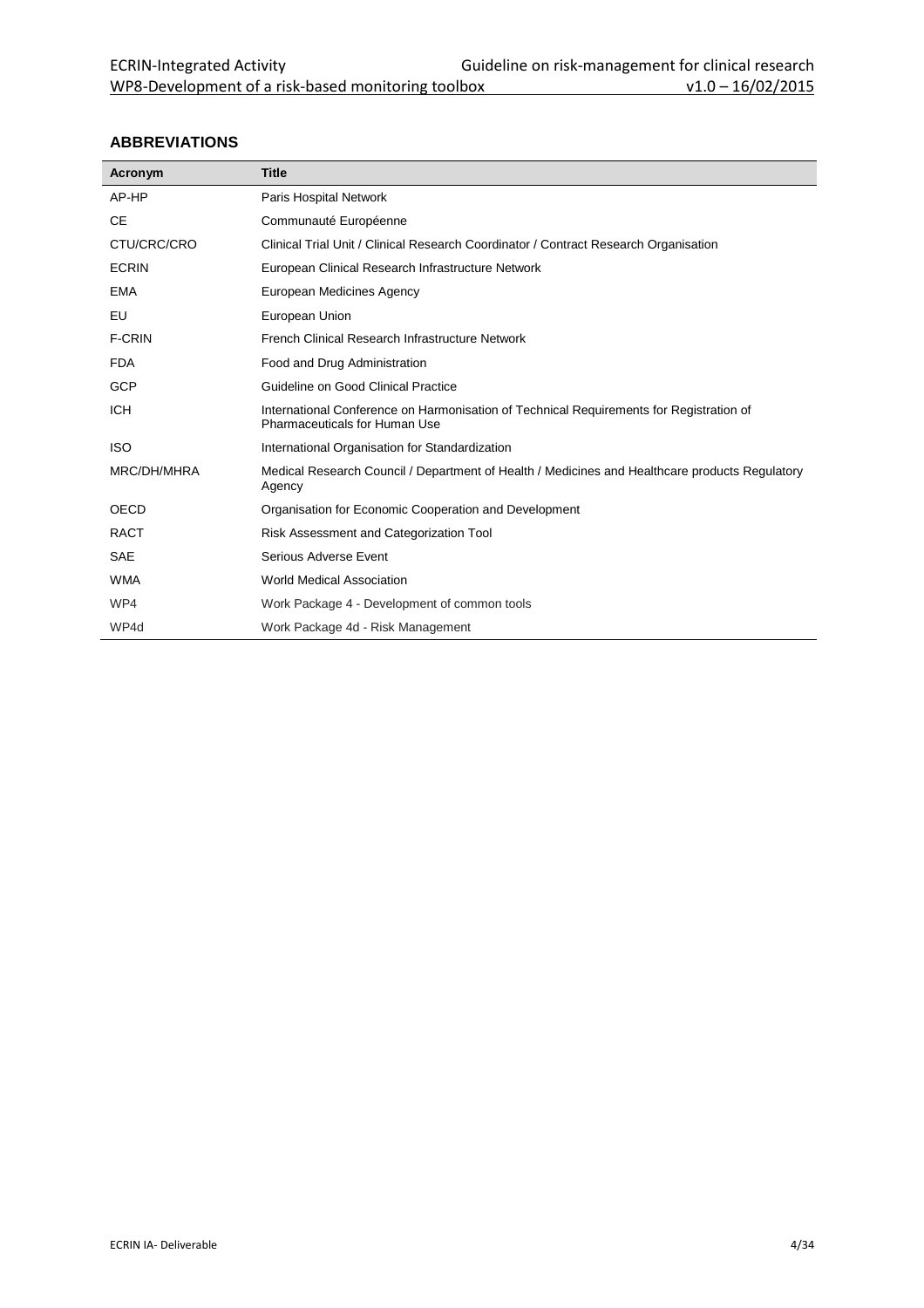#### **GLOSSARY**

| Term                           | Definition according to ISO 31000                                                                                                                                                                                                       |  |
|--------------------------------|-----------------------------------------------------------------------------------------------------------------------------------------------------------------------------------------------------------------------------------------|--|
| Communication and consultation | Continual and iterative processes that an organisation conducts to provide, share or<br>obtain information and to engage in dialogue with stakeholders regarding the<br>management of risk                                              |  |
| Consequence                    | Outcome of an event affecting objectives                                                                                                                                                                                                |  |
| Control                        | Measure that is modifying risk                                                                                                                                                                                                          |  |
| Establishing the context       | Defining the external and internal parameters to be taken into account when<br>managing risk, and setting the scope and risk criteria for the risk management policy                                                                    |  |
| Event                          | Occurrence or change of a particular set of circumstances                                                                                                                                                                               |  |
| <b>External context</b>        | External environment in which the organisation seeks to achieve its objectives                                                                                                                                                          |  |
| Harm                           | Damage to health, including the damage that can occur from loss of product quality<br>or availability                                                                                                                                   |  |
| Hazard                         | The potential source of harm                                                                                                                                                                                                            |  |
| Internal context               | Internal environment in which the organisation seeks to achieve its objectives                                                                                                                                                          |  |
| Level of risk                  | Magnitude of a risk or combination of risks, expressed in terms of the combination of<br>consequences and their likelihood                                                                                                              |  |
| Likelihood                     | Chance of something happening                                                                                                                                                                                                           |  |
| Monitoring                     | Continual checking, supervising, critically observing or determining the status in<br>order to identify change from the performance level required or expected                                                                          |  |
| Residual risk                  | Risk remaining after risk treatment                                                                                                                                                                                                     |  |
| Review                         | Activity undertaken to determine the suitability, adequacy and effectiveness of the<br>subject matter to achieve established objectives                                                                                                 |  |
| Risk                           | Effect of uncertainty on objectives                                                                                                                                                                                                     |  |
| Risk analysis                  | Process to comprehend the nature of risk and to determine the level of risk                                                                                                                                                             |  |
| Risk assessment                | Overall process of risk identification, risk analysis and risk evaluation                                                                                                                                                               |  |
| Risk attitude                  | Organisation's approach to assess and eventually pursue, retain, take or turn away<br>from risk                                                                                                                                         |  |
| Risk criteria                  | Terms of reference against which the significance of a risk is evaluated                                                                                                                                                                |  |
| <b>Risk evaluation</b>         | Process of comparing the results of risk analysis with risk criteria to determine<br>whether the risk and/or its magnitude is acceptable or tolerable                                                                                   |  |
| <b>Risk identification</b>     | Process of finding, recognising and describing risks                                                                                                                                                                                    |  |
| Risk management                | Coordinated activities to direct and control an organisation with regard to risk                                                                                                                                                        |  |
| Risk management framework      | Set of components that provide the foundations and organizational arrangements for<br>designing, implementing, monitoring, reviewing and continually improving risk<br>management throughout the organisation                           |  |
| Risk management plan           | Scheme specifying the approach, the management components and resources to be<br>applied to the management of risk                                                                                                                      |  |
| Risk management policy         | Statement of the overall intentions and direction of an organization related policy to<br>risk management                                                                                                                               |  |
| Risk management process        | Systematic application of management policies, procedures and practices to the<br>activities of communicating, consulting, establishing the context, and identifying,<br>analyzing, evaluating, treating, monitoring and reviewing risk |  |
| Risk source                    | Element which alone or in combination has the intrinsic potential to give live to risk                                                                                                                                                  |  |
| Risk treatment                 | Process to modify risk                                                                                                                                                                                                                  |  |
| Stakeholder                    | Person or organisation that can affect, be affected by, or perceive themselves to be<br>affected by a decision or activity                                                                                                              |  |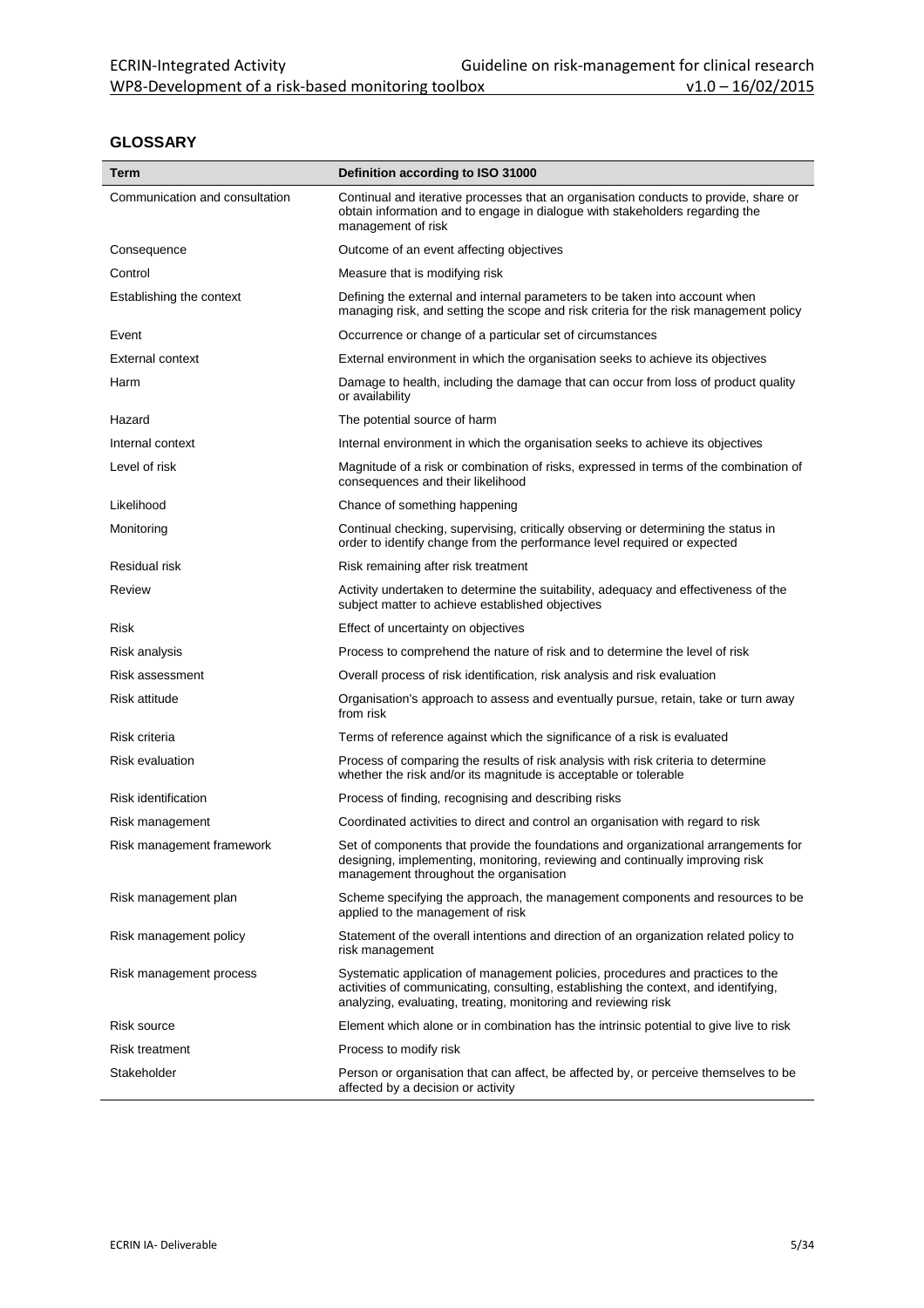#### **LIST OF TABLES**

| <b>Reference</b> | <b>Title</b>                                                                                                                        | Page |
|------------------|-------------------------------------------------------------------------------------------------------------------------------------|------|
| Table 1          | Legal, regulatory and normative references related to risk management in clinical research                                          | 8    |
| Table 2          | Extraction of the list of processes in a quality management system formalised according to the<br>standard ISO 9001                 | 12   |
| Table 3          | Ten-level scale for likelihood, detectability and gravity dimensions                                                                | 15   |
| Table 4          | Example of a risk matrix                                                                                                            | 16   |
| Table 5          | Ten-level scale for feasibility, efficacy and delay of efficacy dimensions                                                          | 17   |
| Table A1         | Context analysis – Study-related stakeholders and their expectations                                                                | 22   |
| Table A2         | Three examples of risk formulation                                                                                                  | 23   |
| Table A3         | Causes analysis                                                                                                                     | 23   |
| Table A4         | Consequences analysis                                                                                                               | 23   |
| Table A5         | Assessment of the likelihood and detectability of the causes and the gravity of the consequences                                    | 24   |
| Table A6         | Calculation of the criticality                                                                                                      | 25   |
| Table A7         | Risk treatment actions and assessment of feasibility, efficacy and delay of efficacy dimensions                                     | 26   |
| Table A8         | Estimation of the likelihood and detectability of the causes before and after risk treatment and the<br>gravity of the consequences | 27   |
| Table A9         | Example of a dashboard for the risk management process.                                                                             | 28   |
| Table A10        | Specific checklists for risk identification in clinical trials for rare diseases, medical devices and<br>nutrition fields           | 29   |

#### **LIST OF FIGURES**

| Reference | <b>Title</b>                                                                                                                                 | Page |
|-----------|----------------------------------------------------------------------------------------------------------------------------------------------|------|
| Figure 1  | Flowchart of the risk management process                                                                                                     |      |
| Figure 2  | A radar chart presenting a fictive scoring of the risk areas identified by the European Clinical<br>Research Infrastructures Network (ECRIN) | 11   |
| Figure 3  | A process mapping in clinical research                                                                                                       | 12   |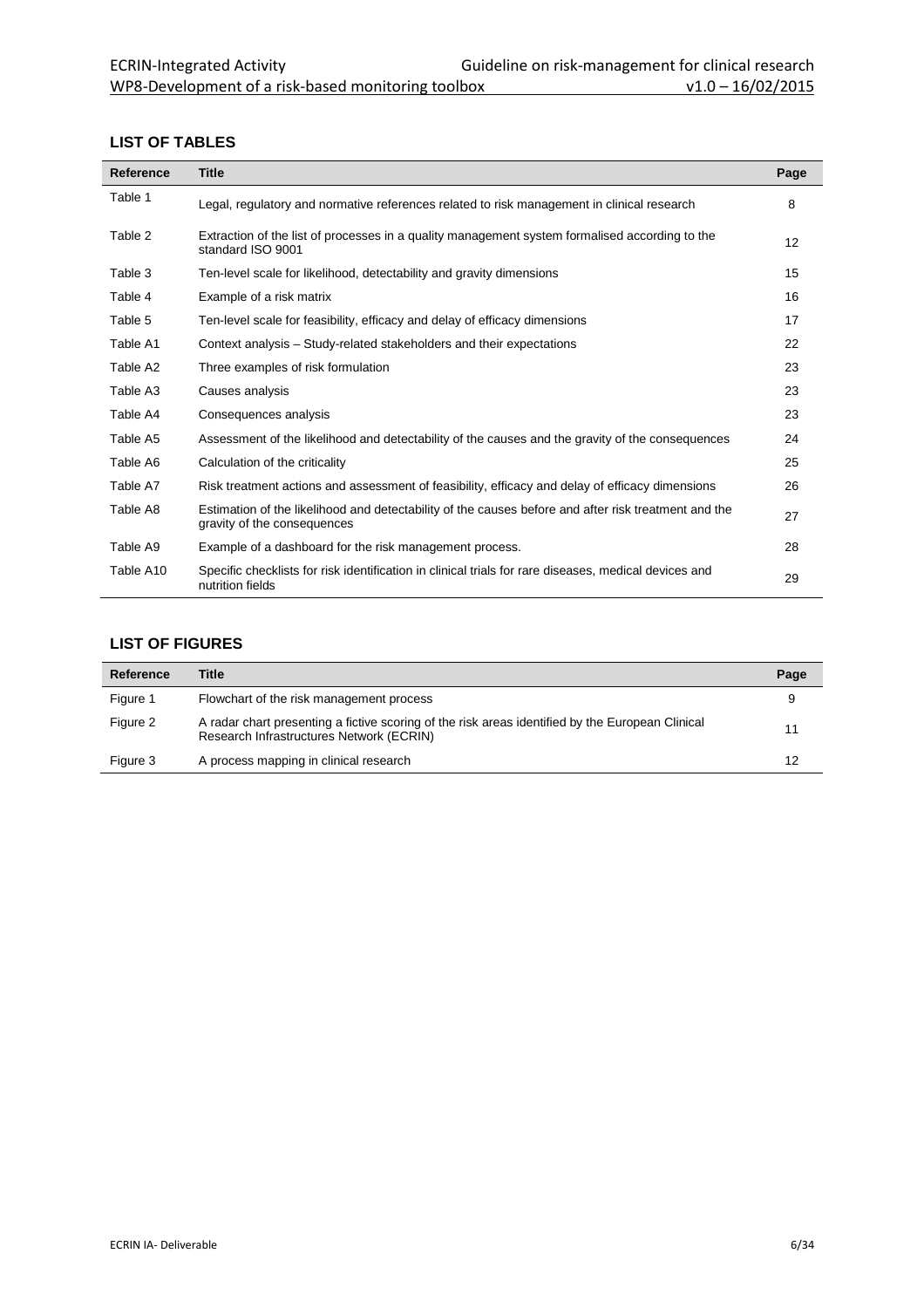#### **I. INTRODUCTION**

#### **1. Scope of the guideline**

The standard ISO 31000 and related documents provide principles and general methods to implement risk management (1-3). It is adaptable and flexible to fit with any type of activity, organisation, or risk. It was designed by the International Organisation for Standardisation to propose a common framework for many already existing field-specific guidelines.

However, ISO 31000 non-specificity makes it precisely difficult to comprehend for people not familiar with risk management methods, a frequent situation in clinical research. A document transposing this standard to the clinical research field seemed therefore the best way to disseminate its methods.

This guideline is a transposition of ISO 31000 to clinical research. It presents the principles and general methods of risk management, also mentioning tools already proposed for risk management in clinical research.

This guideline provides clinical research organisations with methods and tools to build their own risk management strategy and gives them the keys for the appropriation of regulatory and guidance documents recently published: new European regulation on Clinical Trials (4,5), OECD recommendation (6), EMA guideline (7), FDA guideline (8).

This guideline deals with the implementation, conduct and valorisation of any clinical study. It is intended for any stakeholder of any profession in a clinical research study. It was drafted by academic professionals, but may be of interest for any clinical research organisation.

#### **2. Risk culture**

The term "risk culture" refers to a set of values, beliefs, knowledge and attitudes towards risk, collectivelly shared by a group. Risk culture is fueled by individual education and experience, and collective habits and rules. It is influenced by the intensity of solidarity and sociability within the group. It impacts individual and collective attitudes towards risk, as well as preventive and corrective actions. Risk cultures are often classified as follows:

- Compensation risk culture: Risk is acknowledged and accepted. Choices for financial compensation are made in line with the expected risks.
- Exorcistic risk culture: Risk is denied, sources of danger are neglected. Collective and individual irresponsibility may lead to the transfert of responsibility towards a scapegoat.
- Invulnerability risk culture: Risk is averted by drastic precautions, leading to a dangerous feeling of invulnerability.
- Mastery risk culture: Risk is acknowledged and analysed, uncertainty is accepted. Mitigation measures are chosen in line with stakes .

Mastery risk culture is the one promoted in the present quideline.

#### **3. Risk in clinical research**

The ISO 31000 standard defines a **risk** as the "effect of incertitude on objectives". The effect may be positive or negative. The objectives may have different aspects (finance, health, safety, environment…) and may apply at different levels (strategy of the organisation, logistics, processes, patients, products…) (1-3).

However, other definitions of risk have been proposed:

- Risk is often characterised by the occurrence of an **event**, its **consequences** and the associated **likelihoods**.
- According to ICH Q9 Quality Risk Management, risk is defined as "the combination of the probability of occurrence of harm and the severity of that harm" (9)
- In the MRC/DH/MHRA joint project, risk is defined as "the likelihood of a potential **hazard**  occurring and resulting in harm to the participant and/or an organisation, or to the reliability of the results" (10).

This diversity in definitions results from the inherent complexity of the risk notion. Risk is a continuous and multi-dimensional variable.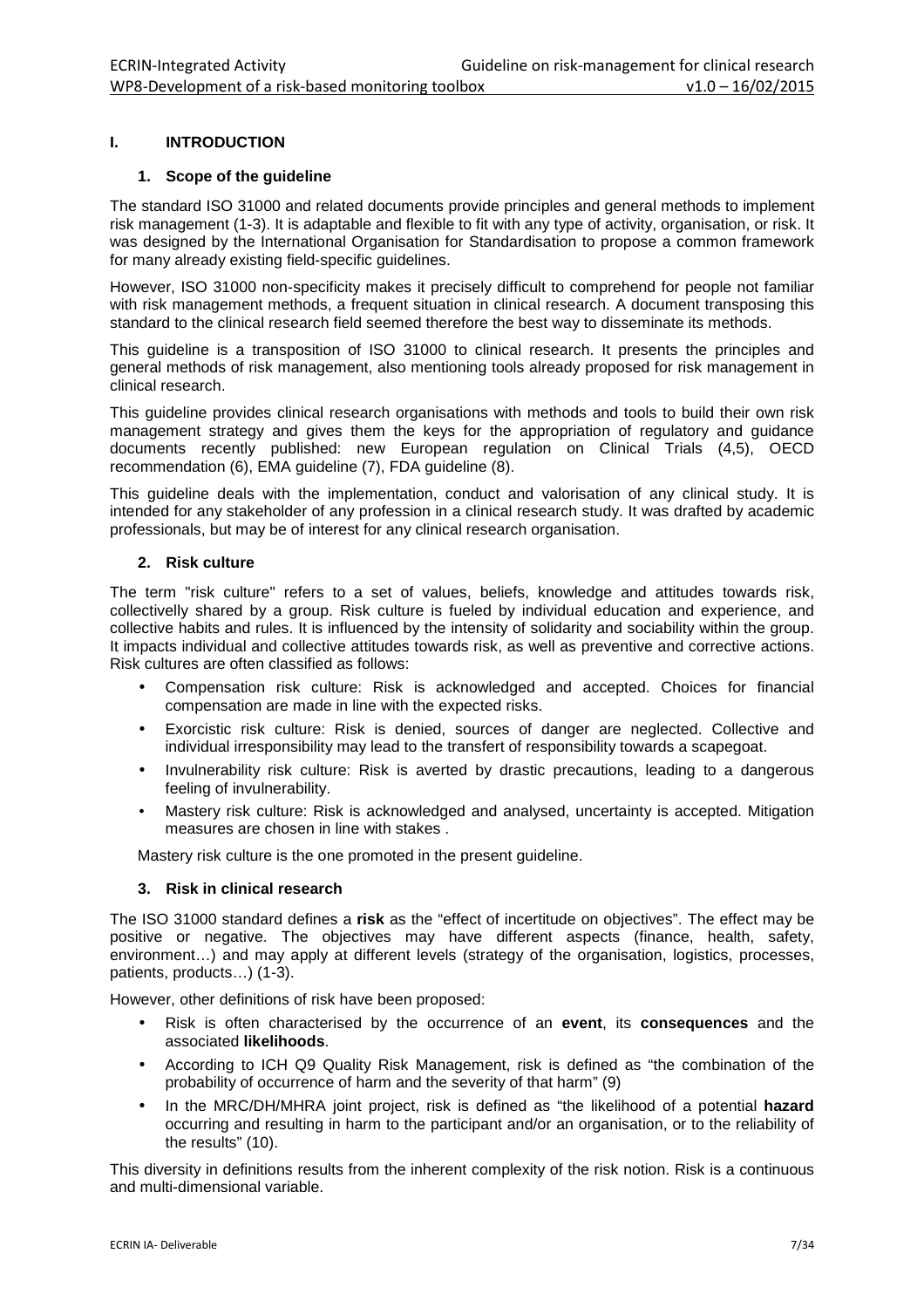Clinical research process may be divided into four main steps: study design, study preparation, study conduct, analysis and valorisation. Each of these steps can be associated with a number of more or less significant risks.

- Study design from formulation of hypothesis to funding establishment may be associated with risks in design, ethics, funding, and staff qualification.
- Study preparation from application to competent authorities to first subject enrolment may be subject to risks in logistics (drugs circuit, data circuit, and randomisation) or organisation (steering board, data and safety monitoring board, adjudication/validation committee).
- Study conduct from first enrolment to database lock presents risks related to recruitment, non-compliance with regulatory aspects, data quality, drug dispensation…
- Analysis and exploitation of results is subject to risks related to statistical methodology, impact on target population or public health in general.

Risks also vary depending on the **stakeholder**: subjects, study team, sponsor, competent authorities, target population… A clinical study commonly involves several organisations and stakeholders, and each must consider its specific responsibilities and duties with respect to the study, and the level of risk in relation to these.

#### **4. Legal, regulatory and normative references**

#### **Table 1. Legal, regulatory and normative references related to risk management in clinical research.**

| <b>Short title</b>                                                       | Organisation | <b>Reference</b> |
|--------------------------------------------------------------------------|--------------|------------------|
| Declaration of Helsinki                                                  | <b>WMA</b>   | 16               |
| Directive 2001 on Clinical Trials                                        | EU           | 17               |
| Directive 2005 on Good Clinical Practice                                 |              | 18               |
| Proposal for a regulation on clinical trials                             |              | 4                |
| <b>Regulation on Clinical Trials</b>                                     |              | 5                |
| Data Protection Directive                                                |              | 22               |
| Loi Informatique et libertés                                             | France       | 20               |
| Data Protection Act                                                      | UK           | 21               |
| Common Rule                                                              | <b>USA</b>   | 23               |
| Reflection paper on risk based quality management in clinical trials     | <b>EMA</b>   | $\overline{7}$   |
| Facilitating international cooperation in non-commercial clinical trials | <b>OECD</b>  | 14               |
| Recommendation on the governance of clinical trials                      |              | 6                |
| Guidance for Industry - A Risk-Based Approach to Monitoring              | <b>FDA</b>   | 8                |
| MRC/DH/MHRA Joint Project                                                | MRC/DH/MHRA  | 10               |
| Risk-Adapted Monitoring in clinical Trials                               | <b>ECRIN</b> | 11               |
| ICH Q9 - Quality Risk Management                                         | <b>ICH</b>   | 9                |
| ICH E6 - Guideline for Good Clinical Practice                            |              | 19               |
| ISO 9001 - Quality management systems                                    | <b>ISO</b>   | 24               |
| ISO Guide 73 - Risk management - Vocabulary                              |              | 1                |
| ISO 31010 - Risk management - Risk assessment techniques                 |              | 2                |
| ISO 31000 - Risk management - Principles and Guidelines                  |              | 3                |

#### **II. RISK MANAGEMENT PROCESS IN CLINICAL RESEARCH**

#### **1. The risk management process**

The successive steps of the risk management process are described in Figure 1 and developed below. The process applies to all phases of clinical study, from design, preparation, conduct, analysis and exploitation of results.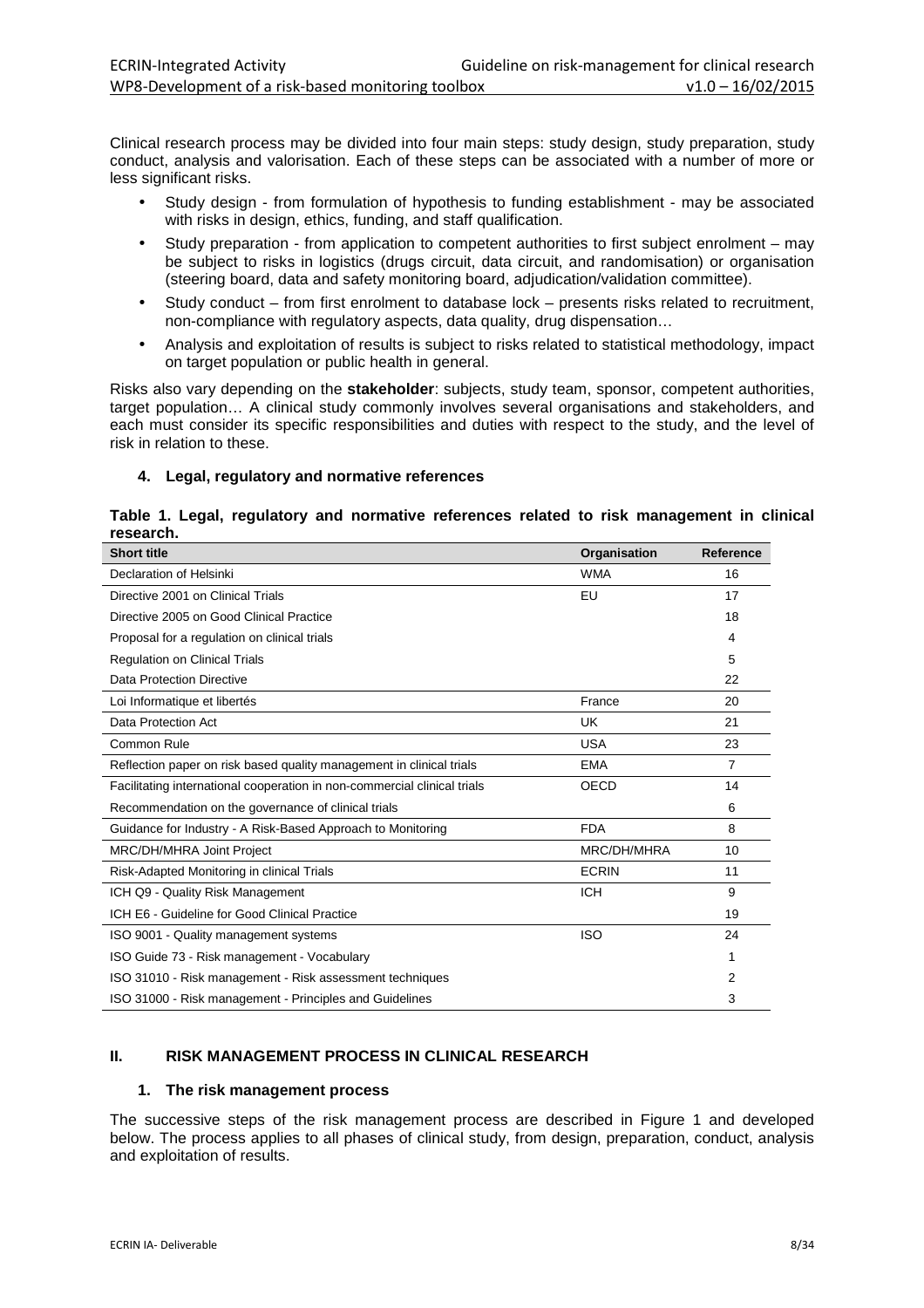

**Figure 1. Flowchart of the risk management process.**

#### **2. Governance establishment**

The risk management process must be integrated in the strategic and operational processes of the study. The sponsor should include all stakeholders in the process. Clear governance rules, responsibilities and accountabilities of the different stakeholders must be defined beforehand, and accepted by all parties. Internal stakeholders may take decisions whereas external stakeholders may simply have an advisory role. However, final decision falls to the sponsor.

The efficiency of a risk management process is difficult to evaluate because it shows itself through the absence of risk-related event. Therefore the adherence of all stakeholders to the process is crucial, and should be promoted through effective communication and consultation. It will help in:

- defining the context appropriately,
- ensuring that the interests of all stakeholders are understood and considered,
- bringing together different areas of expertise for identification and analysis of risks,
- ensuring that risks are adequately identified,
- securing endorsement and support of a risk treatment plan by all stakeholders,
- developing a communication plan,
- enhancing a bottom-up and up-bottom communication,
- reviewing periodically the process.

The central location of the risk management team, either in the study conduct team or at the sponsor's, is also important to enhance its reactivity and its efficiency.

A successful risk management process may be reached by implementing at the governance step:

- training of all persons involved in the clinical study, including the team leaders,
- systematic integration of the risk management process in the socio-organisational system of the sponsor and the study conduct team,
- definition of a well-established decision-making and validation circuit,
- collaboration with existing focus groups and working groups on this topic.

#### **3. Context analysis and risk management planning**

#### **3.1. Context analysis**

The context analysis requires gathering information for risk identification. This information may result from the experience of the study conduct team or other teams, in the same field or in other fields. It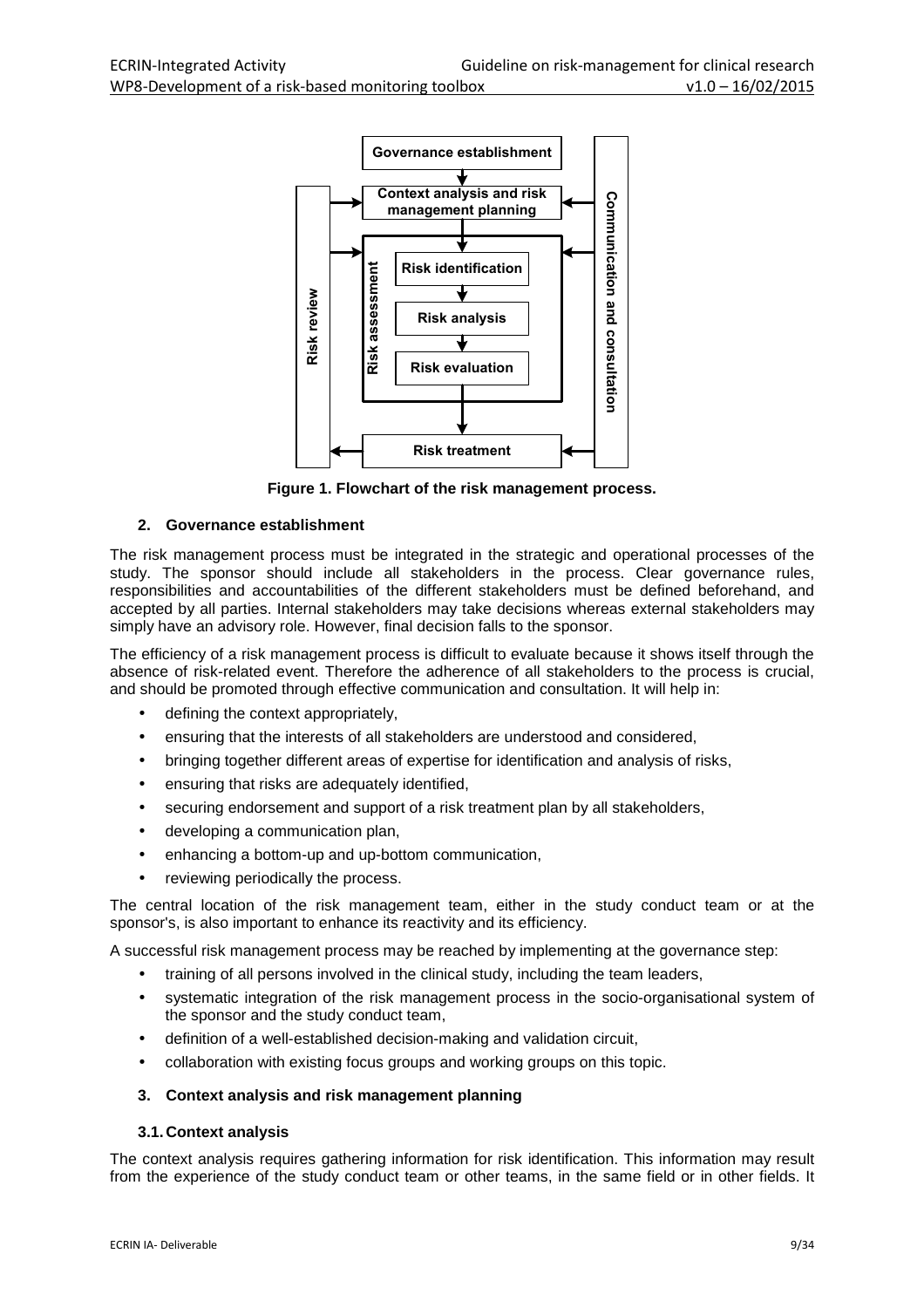may consist in figures from surveys or in experts' opinions. It may be study-specific or related to the study background.

The context analysis should include the definition of the external and internal contexts.

Analysing the external context implies the familiarisation with the environment in which the study is developed, including:

- cultural, political, legal, regulatory, financial and economic environment factors, whether international, national, regional or local,
- perceptions and values of external stakeholders: Institutional review board / Independent ethic committee, Regulatory Authorities, Independent Data and Safety Monitoring Committees...

Analysing the internal context implies the understanding of:

- study objectives and strategies in place to achieve them.
- standards and reference models adopted by stakeholders,
- circuits and information flows,
- operational policies and processes,
- decision-making processes,
- perceptions and values of internal stakeholders: sponsor, investigators, Clinical Trials unit / Contract Research Organisation...,
- competences, experience and resources of stakeholders.

#### See Appendix I – Table A1

#### **3.2. Risk management planning**

A risk management plan must be written and validated following the governance rules. It specifies the scope of the risk management process, and the tools and criteria to be used. It includes the definition of:

- the scope (for example risk management unit  $=$  the specific clinical study) and objectives of the risk management process,
- the responsibilities for and within the risk management process,
- the extent of the risk management activities : who, when, where,
- the relationships between a particular study and other activities of the stakeholders,
- the type of consequences to be analysed during risk analysis,
- the risk assessment methodology and tools: risks areas, risk evaluation scales, rules for risks acceptance or treatment,
- identification of surveys needed to gather information and the resources required for these surveys,
- definition of the methods of evaluation of the performance of the risk management process.

#### **4. Risk assessment**

**Risk assessment** is "the overall process of risk identification, risk analysis and risk evaluation." It provides an understanding of risks, their causes, consequences and their probabilities.

The purpose of risk assessment is to provide information and analysis to make informed decisions.

#### **4.1. Risk identification**

**Risk identification** is the process of finding, recognising and recording risks. Risk identification addresses the question "What might go wrong?".

Basically, risk identification relies on brainstorming of stakeholders with different functions and perspectives. It is crucial to multiply the sources feeding the brainstorming to ensure identifying all possible risks.

However, the following propositions are not intended to be exhaustive. They aim at guiding the reflection on the risks identification.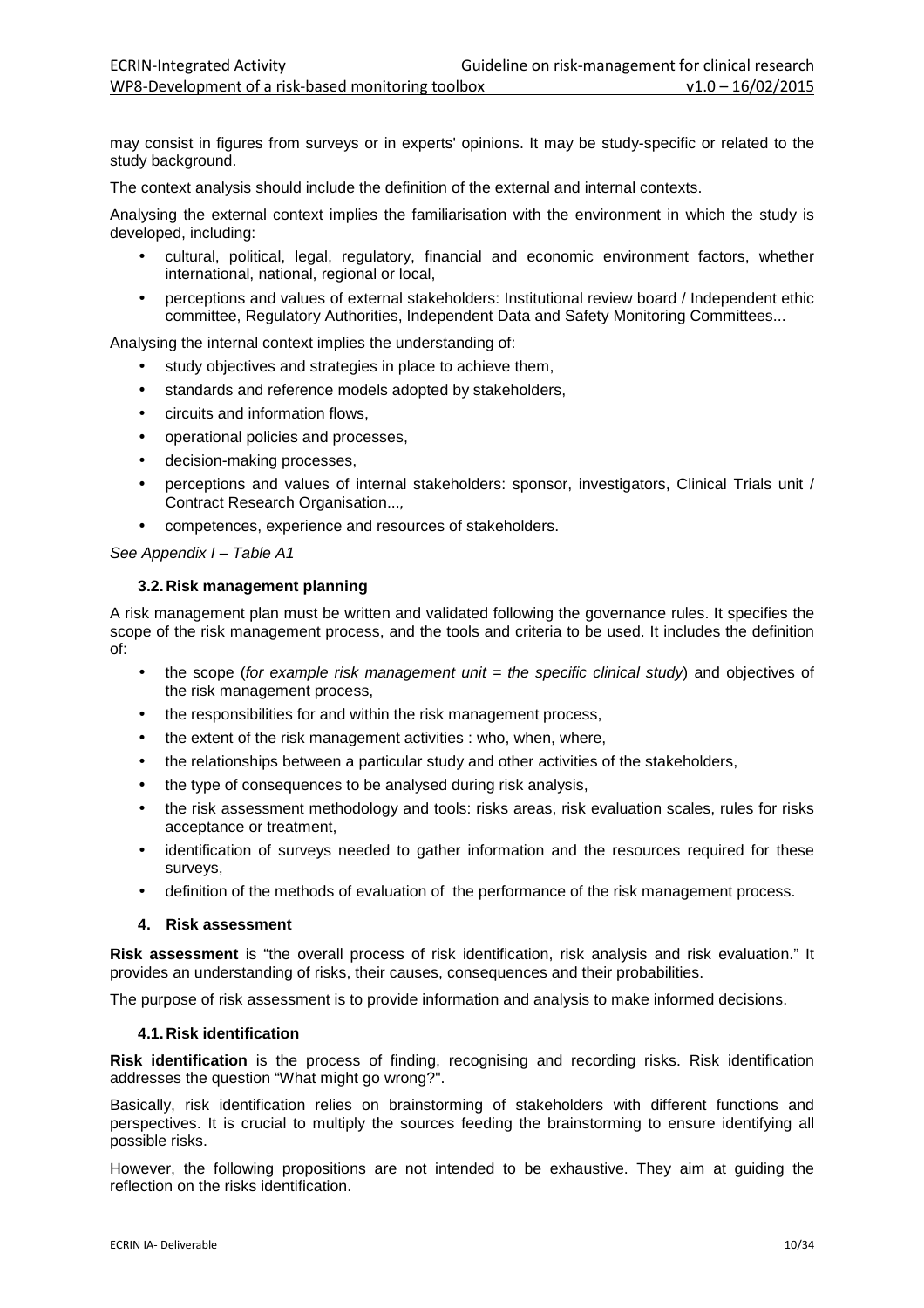#### **4.1.1. Risk areas**

Risk identification may start with the identification of risk areas, which are a classification of all studyrelated aspects from the perspective of risks. For each risk area, the risk management team proposes a score (for example a percentage) expressing the degree of risk perceived within this area by the stakeholders. The risk areas may then be represented as a radar chart (Figure 2).



**Figure 2. A radar chart presenting a fictive scoring of the risk areas identified by the ECRIN network** (11)**.**

#### **4.1.2. Risk identification**

Then risk identification is done within each risk area.

Several regulatory documents or academic initiatives suggest leads for risks identification, in particular on safety aspects, subject's rights and data reliability.

#### 4.1.2.1. Identification of risks related to subject's safety

The risk to subject's safety can vary widely and depends on a range of factors, in particular the extent of knowledge and prior experience with the investigational product and the type of intervention.

Moreover, many clinical studies present a minimal additional risk to subject safety in comparison to normal clinical care; in particular when the investigational product is covered by a marketing authorisation. In this case, "low-intervention clinical trials" term is used (4,5). Risk to the subject's safety is therefore considered as the increased risk arising from the research activity as opposed to the baseline level of risk arising from normal clinical practice.

- The Clinical Research & Development Department of Paris Hospital Network (AP-HP) evaluates physical risk related to research procedures, and specifically to intervention and investigation, for all clinical study (12).
- The Adamon risk scale proposes three categories of risk defined according to the potential risk of the intervention: comparable to, higher than or markedly higher than standard medical care (13).
- The MRC/DH/MHRA proposes more or less the same three level-risk scale, with a pragmatic approach using the marketing status of the medicines being investigated (10).
- The OECD recommendation also proposes a three-level stratified approach on subject's safety (6, 14).
- The Optimon risk scale (4-level scale) first identifies the nature of the intervention (drug, surgery, medical device, questionnaire…), then assesses related study characteristics, and deduces a level of risk corresponding to the intensity of harm from the intervention on the subject (15).

#### 4.1.2.2. Identification of risks related to subject's rights

Subjects' rights are under the regulation of different regulations and laws: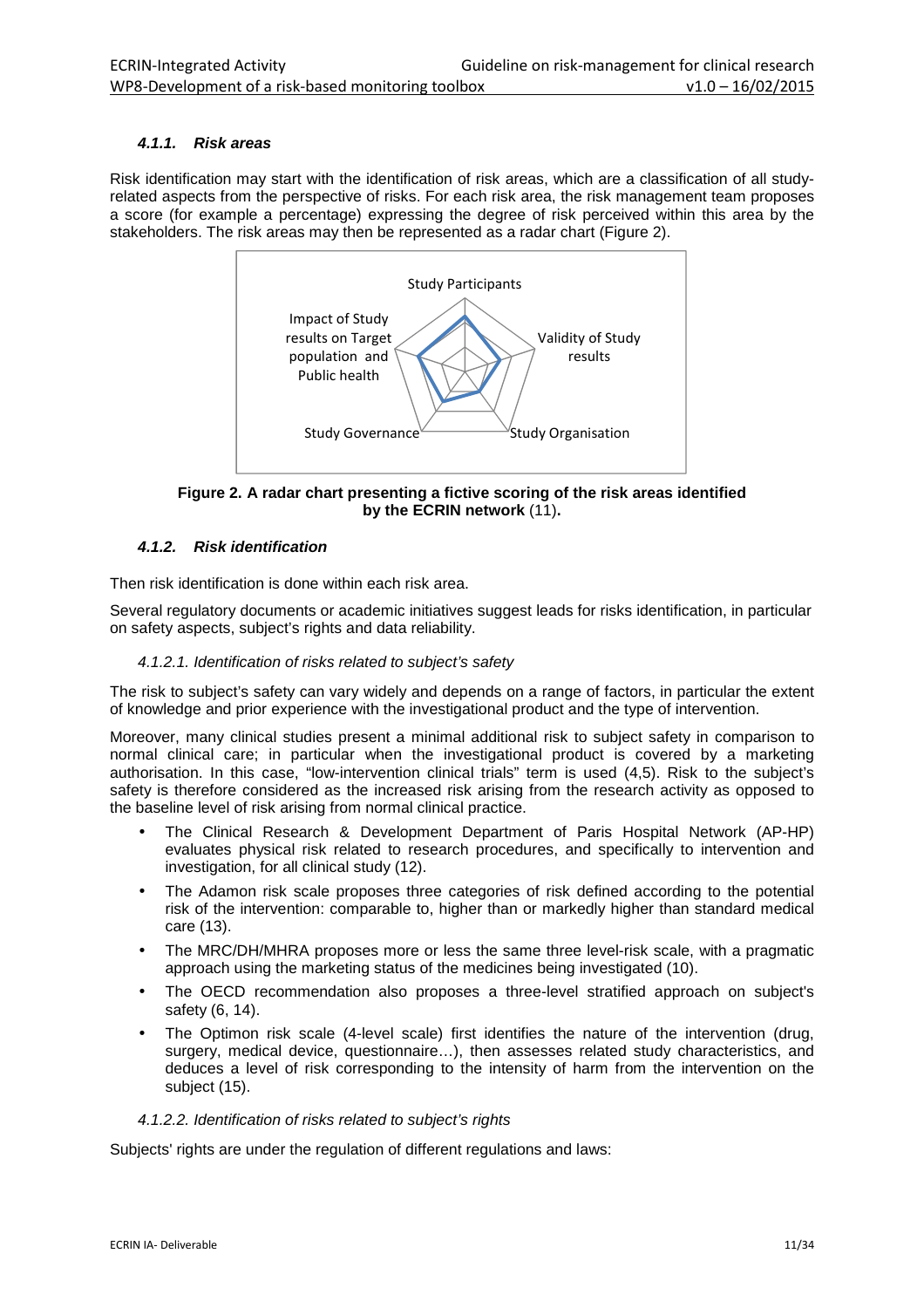- Declaration of Helsinki: this ethical principle protects human subjects involved in medical research (4,5,16-18).
- The ICH E6 guideline for GCP focuses on information and informed consent. Compliance with this standard provides protection means to the rights of trial subjects (19).
- Most countries have a regulation on data protection: Loi informatique et libertés (France), Data Protection Act 1998 (UK), Data Protection Directive (Directive 95/46/EC) (European Union), Common Rule (USA), etc… (20-23)

Some reference texts link design quality and patients' rights but no further information is provided (4,10,13). A poorly constructed study (in scientific and logistics terms) will introduce ethical risks and thus risks to subject rights.

#### 4.1.2.3. Identification based on data reliability

The design of a study has a major impact on the quality of the results. Of critical importance is the identification of areas of potential vulnerability in trial design and planned methodology, which may require mitigation activities to ensure the reliability of the trial results:

- The MRC/DH/MRCA joint project requires considering robustness of the trial design, data collection methods and site issues (10).
- The Adamon initiative offers a structured questionnaire to identify indicators of robustness (13).

#### 4.1.2.4. Identification by tasks

When the organisation already has a quality management system formalised according to the standard ISO 9001, risk identification may be based on processes, sub-processes and tasks which serve as a checklist indicating where to search for specific risks (24).

#### **Table 2. Extraction of the list of processes in a quality management system formalised according to the standard ISO 9001.**

| <b>Process</b>      | Sub-process                                  | Task                                                                |
|---------------------|----------------------------------------------|---------------------------------------------------------------------|
| Quality             | Non-compliances<br>management                | Follow-up of non-compliances (related or not to the clinical trial) |
| Management          |                                              | Follow-up of spontaneous suggestions for improvement                |
|                     |                                              | Setting-up of corrective and preventive actions                     |
|                     |                                              | $\cdots$                                                            |
|                     | Audit management                             |                                                                     |
|                     | Review<br>of<br>quality<br>management system |                                                                     |
|                     | $\cdots$                                     |                                                                     |
| Set-up of the study | Research design                              | Planning of the research design                                     |
|                     |                                              | Definition of the study methodology                                 |
|                     |                                              | Redaction of the protocol                                           |
|                     |                                              | Redaction of the consent form and notice of information             |
|                     |                                              | Redaction of amendments                                             |
|                     |                                              | Assessment of the feasibility                                       |
|                     |                                              | $\cdots$                                                            |

…

Such a quality management system is usually summarised in a process mapping (Figure 3).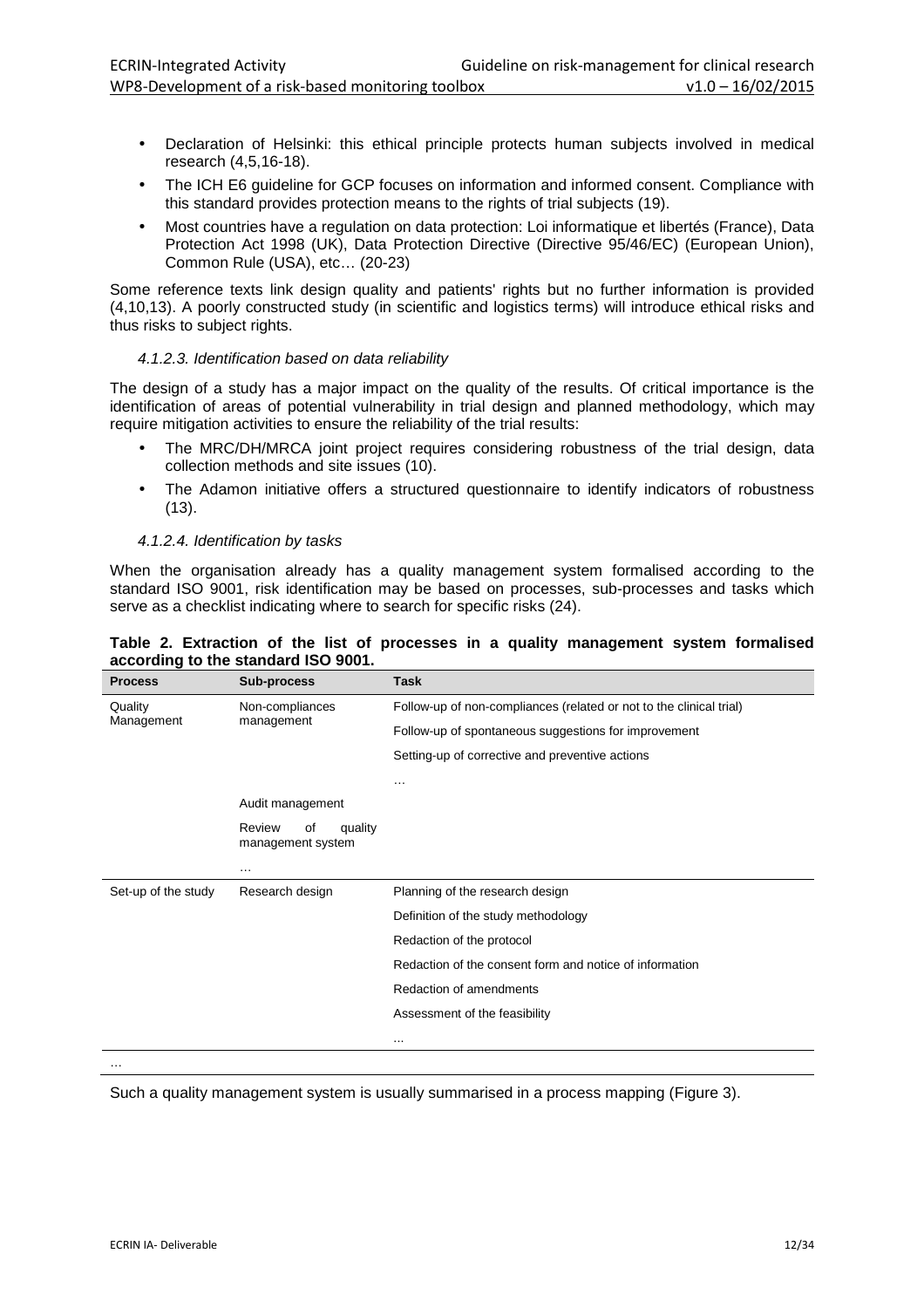

**Figure 3. A process mapping in clinical research.** 

For each task, risks are identified by brainstorming.

When there is no quality management system, tasks may be listed by profession, or according to the chronology of the study.

#### 4.1.2.5. Identification by existing checklist

Three disease-oriented networks are part of ECRIN network: rare diseases, medical devices and nutrition. Each developed a field-specific checklist to facilitate risk identification in their clinical trials, based on trial and sites characteristics : general, regulatory status, population, intervention, design, schedule, data acquisition and integrity, safety vigilance, on-site conduct.

#### See Appendix II – Table A10

The TransCelerate Biopharma Inc created a tool named Risk Assessment and Categorization Tool (RACT), designed as a checklist allowing an overview of all study aspects: safety, study phase, complexity, technology, patient population, data collection, endpoints, organisational experience, investigational product/study medication, logistics/supply chain, blinding, operational complexity, geography, budget… (25,26).

#### **4.1.3. Risk formulation**

There are different ways to formulate a risk. It may be formulated by a nominal group ( $ex: no$ declaration of a death), or a subject-verb-complement sentence (ex: the investigator does not declare a death), the latter formulation being more accurate. With the latter formulation, a verb in the active voice should be used, with avoidance of the verb "to be".

It is important to distinguish a risk, which is an undesirable event (example: the proportion of missing data on the primary endpoint exceeds the pre-defined threshold) from the non-realisation of an objective (example: not to answer the study question).

See Appendix I – Table A2

#### **4.2. Risk analysis**

**Risk analysis** is "the process to comprehend the nature of risk and to determine the level of risk".

It is about developing an understanding of the risk. It provides an input for risk evaluation and for decision-making on risk treatment and appropriate risk treatment strategies.

Risk analysis consists in determining the causes, the consequences and their probabilities for identified risk events in a specific study, taking into account the presence (or not) and the effectiveness of already existing controls.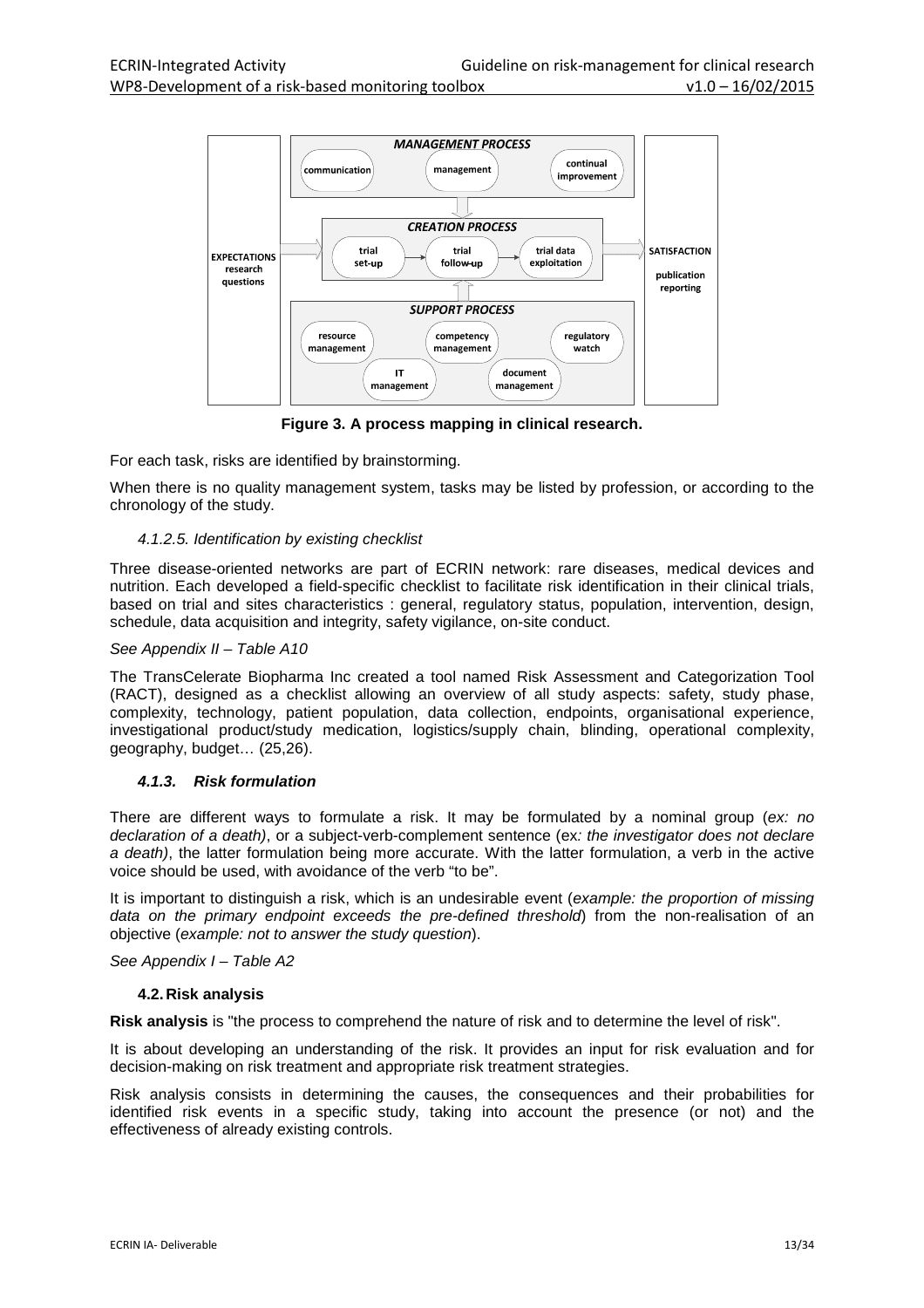#### **4.2.1. Causes analysis**

First step of risk analysis is causes and sources of risk analysis. It allows determining nature and type of causes that will produce risks. A risk may have many causes and causes can be in cascade and depend from each other.

Different methods exist to produce causes analysis. An example is a cause and effect diagram (also called an Ishikawa diagram or fish bone diagram). Causes are usually grouped into major categories to identify these sources of variation. The categories typically include people, methods, machines, materials, measurements and environment.

See Appendix I - Table A3

#### **4.2.2. Consequences analysis**

Consequences analysis determines the nature and type of impact which could occur assuming that a particular event, situation or circumstance related to the study has occurred. An event may have a range of impacts of different magnitudes, and affect various aspects. Consequence analysis can vary from a simple description of outcomes to detailed quantitative modelling or vulnerability analysis.

Consequences analysis can involve:

- Considering both immediate consequences and those that may arise after a certain time has elapsed, if this is consistent with the scope of the assessment,
- Relating the consequences of the risk to the original objectives of the research,
- Taking into consideration existing controls to treat the consequences, together with all relevant contributory factors that have an effect on the consequences,
- Considering secondary consequences, such as those impacting upon associated systems, activities, equipment or organisations.

See Appendix I - Table A4

#### **4.2.3. Risk quantification**

The purpose is to quantify the risk dimension so as to facilitate further decision making.

The output of risk quantification is either a quantitative estimate of risk, such as a risk score expressing the likelihood of a specific event considering specific circumstances, or a qualitative description of risk, such high, medium, or low level, which should be defined in as much detail as possible.

#### 4.2.3.1. Likelihood, detectability and gravity analysis

The **likelihood** of an event is "the probability that this event happens".

The detectability of an event is the probability of detection of this event. The higher the detectability, the easier it is to anticipate the risks.

The gravity (or severity) of an event quantifies the level of damage and malfunction impacting the study due to this event.

Likelihood and detectability of the causes of a risk must be estimated, as well as the gravity of its consequences. Three general approaches are commonly employed to estimate probability; they may be used individually or jointly:

- Use of relevant historical data to identify events or situations which have occurred in the past, and hence to extrapolate the probability of their occurrence in the future,
- Probability forecasts using predictive techniques,
- Expert opinion collected in a systematic and structured process to estimate probability (example: Delphi process, concensus of opinion or a vote).

Likert scales (5-level or 10-level) are frequently used to rate likelihood, detectability and gravity.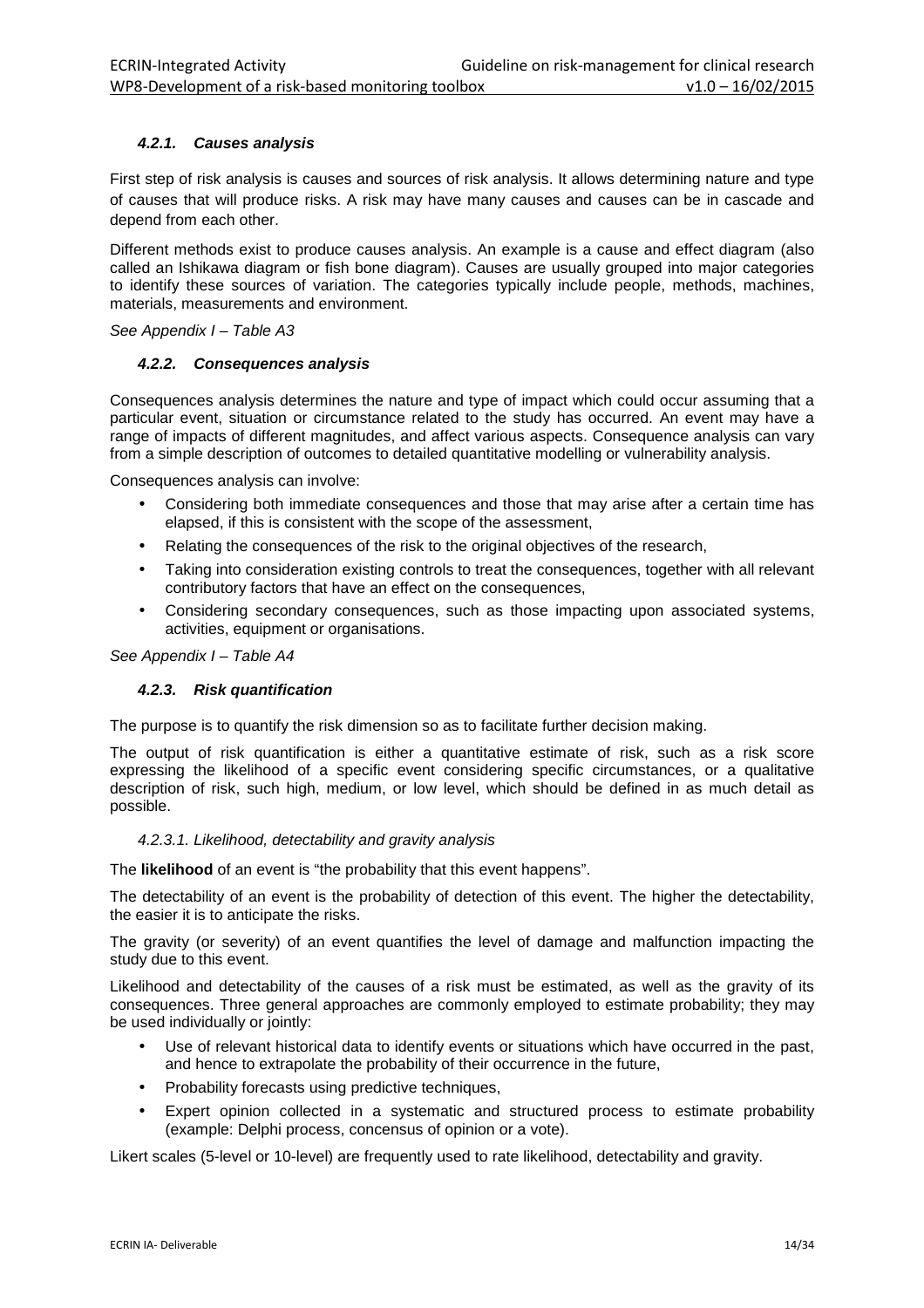| Level | Likelihood           | Detectability        | Gravity            |
|-------|----------------------|----------------------|--------------------|
| 1     | Impossible           | Certain              | Inconsequential    |
| 2     | Extremely improbable | Extremely probable   | Barely perceptible |
| 3     | Very improbable      | Very probable        | Very limited       |
| 4     | Improbable           | Probable             | Limited            |
| 5     | Unlikely             | Possible             | Sensitive          |
| 6     | Possible             | Unlikely             | Significant        |
| 7     | Probable             | Improbable           | Very significant   |
| 8     | Very probable        | Very improbable      | Important          |
| 9     | Extremely probable   | Extremely improbable | Very important     |
| 10    | Certain              | Impossible           | <b>Disastrous</b>  |

**Table 3. Example of 10-level scales for likelihood, detectability and gravity dimensions.** 

Note: High score levels are associated with low detectability of the risk, which is somehow counterintuitive but is usefull when combining dimensions.

#### See Appendix I - Table A5

#### 4.2.3.2. Risk criticality

Criticality combines likelihood, detectability and gravity. Several definitions exist, but the most frequently used are the following:

- Risk criticality = Likelihood x Gravity
- Risk criticality = Likelihood x Detectability x Gravity

The second method is presented in the example.

#### See Appendix I – Table A6

Note: The choice of the number of levels of the scale is quite arbitrary. Larger scales lead to higher criticality scores, which are more impressive and more likely to make people react.

Example: A criticality score based on three 5-level scales ranges from 1 to 125, while a criticality score based on three 10-level scales ranges from 1 to 1000. Consequently, 94 in the first definition is equivalent to 750 in the second one. However people will probably react more strongly to the second score.

#### 4.2.3.3. Existing controls assessment

The level of risk will depend on the adequacy and effectiveness of existing controls.

Questions to be addressed include:

- What are the existing controls for a particular risk?
- Are those controls capable of adequately treating the risk so that it is controlled to a tolerable level?
- In practice, are the controls operating in the manner intended and can they be demonstrated to be effective when required?

#### **4.3. Risk evaluation**

Risk evaluation compares the level of risk found during the analysis process with **risk criteria** established when the context was considered. Risk evaluation is needed to decide which risk need treatment and to prioritise for treatment implementation

The criticality score of a risk found during risk analysis is then compared with decision-making criteria defined in the risk management planning, in order to determine the risk acceptability.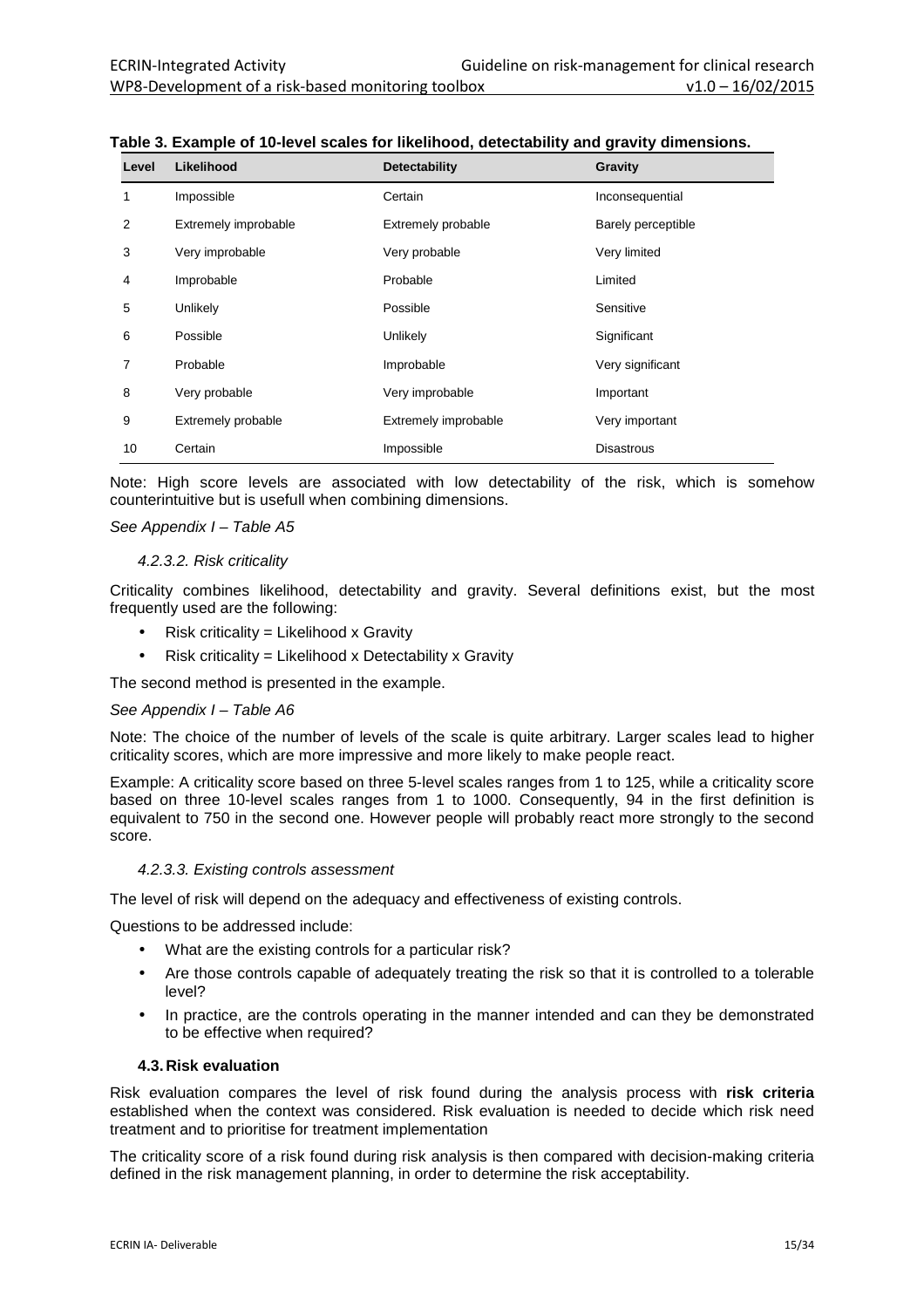Commonly used rules for acceptability are based on:

- the criticality score (example: risk is acceptable if criticality is below 500 / 1000)
- the criticality and gravity scores (example: risk is acceptable if gravity is below 8 and criticality is below 500)

Risk acceptance criteria is also commonly summarised into a risk matrix:

#### **Table 4. Example of a risk matrix.**

|                 | <b>Severity</b>                 |                            |                            |
|-----------------|---------------------------------|----------------------------|----------------------------|
| Likelihood      | <b>Minor</b>                    | <b>Moderate</b>            | Major                      |
| Likely          | acceptable<br>add controls      | unacceptable<br>don't go   |                            |
| <b>Possible</b> |                                 | acceptable<br>add controls |                            |
| Unlikely        | acceptable<br>routine procedure |                            | acceptable<br>add controls |

However, ethical, legal, or financial considerations, or perceptions of risk may also impact the decision.

#### **5. Risk treatment**

Following risk evaluation, decisions may include:

- whether a risk needs treatment.
- priorities for treatments,
- whether an activity should be undertaken,
- which of a number of paths should be followed.

#### **5.1. Generalities**

The purpose of **risk treatment** is to reduce the risk to an acceptable level.

Risk treatment involves selecting one or more options for modifying risks, and implementing those options. Risk treatment can include the following options:

- Avoiding the risk by deciding not to start or continue the activity giving rise to the risk,
- Taking or increasing the risk in order to pursue an opportunity (this is frequent in financial trading, not in clinical research),
- Removing the source or causes of risk,
- Lowering the likelihood of risk,
- Lowering the gravity of consequences,
- Sharing the risk with another party or parties (including shared funding, insuring or subcontracting),
- Retaining the risk by informed decision.

Once a risk treatment is implemented, there may still be residual risks. Therefore, risk treatment must be assessed in order to decide whether residual risk levels are tolerable. If not tolerable, a new risk treatment must be generated and its effectiveness assessed. This is a cyclical process.

However, the amount of efforts used for risk treatment should be proportional to the criticality of the risk.

#### **5.2. Selection of risk treatment options**

"Selecting the most appropriate risk treatment option involves balancing the costs and efforts of implementation against the benefits derived." (1-3)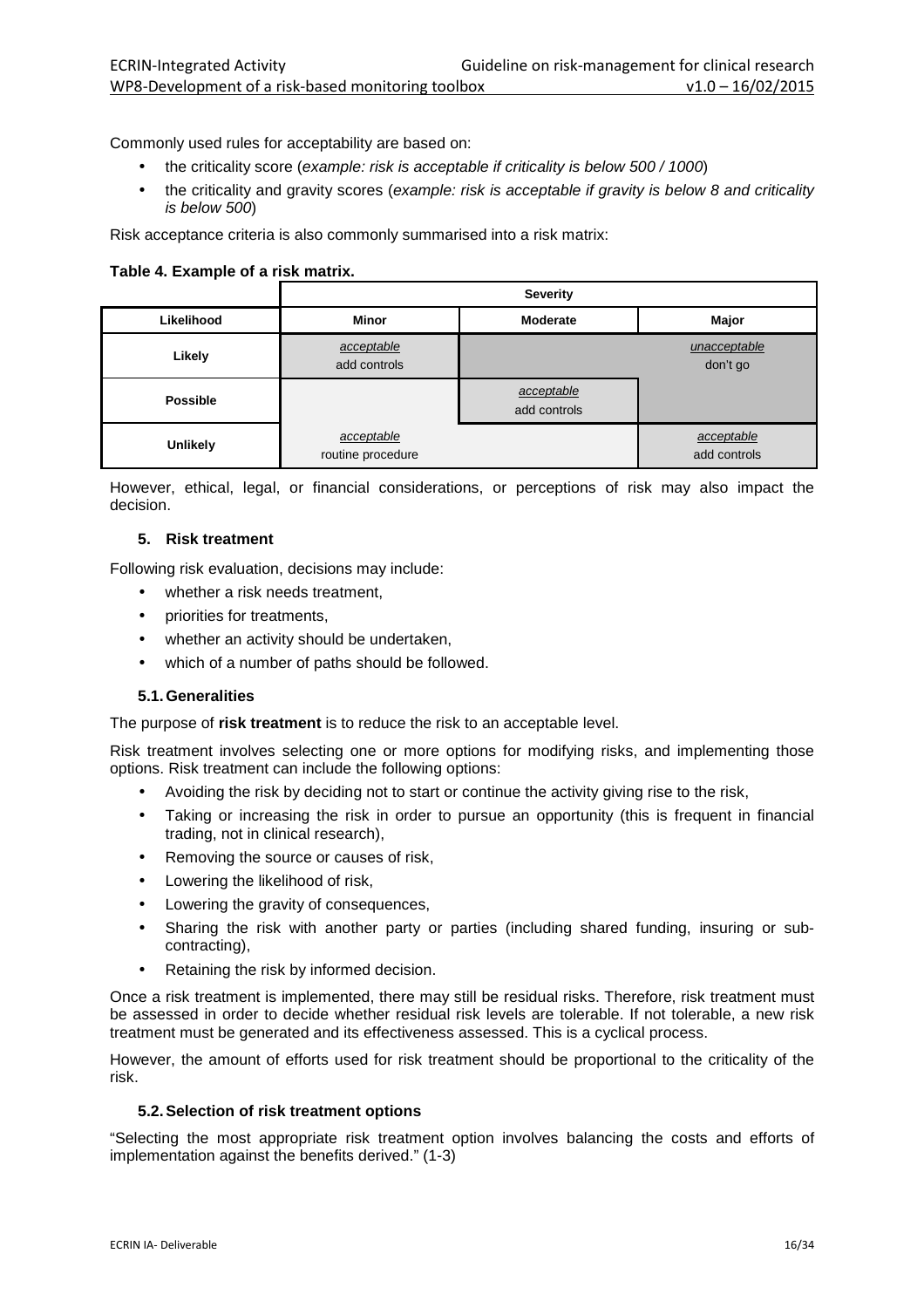It is important to involve the different stakeholders and experts in the selection of treatment actions because the acceptability of each one may be different.

The feasibility of a risk treatment action and the delay for efficacy are assessed with a Likert scale.

| Table 5. Example of 10-level scales for feasibility, efficacy and delay of efficacy dimensions. |  |
|-------------------------------------------------------------------------------------------------|--|
|                                                                                                 |  |

| Level | Feasibility                | <b>Efficacy</b>            | Delay of efficacy   |
|-------|----------------------------|----------------------------|---------------------|
| 1     | Impossible                 | <b>Totally inefficient</b> | Never               |
| 2     | <b>Extremely difficult</b> | Almost inefficient         | Totally out of time |
| 3     | Very difficult             | Strongly inefficient       | Almost out of time  |
| 4     | <b>Difficult</b>           | Moderately inefficient     | Somehow too late    |
| 5     | Manageable                 | Slightly inefficient       | Late                |
| 6     | Rather manageable          | Slightly efficient         | Timely              |
| 7     | Quite manageable           | Moderately efficient       | Properly            |
| 8     | Easy                       | Strongly efficient         | Accurately          |
| 9     | Very easy                  | Almost efficient           | Almost immediately  |
| 10    | Extremely easy             | <b>Totally efficient</b>   | Immediately         |

The over cost for the investigator, in terms of workload, must be evaluated and the propriety of the means must be ensured with the sponsor.

Combining several actions may prove efficient.

Risk treatment itself can introduce secondary risks. A significant risk can be the failure or ineffectiveness of the risk treatment measures. The process of risk occurrence detection needs to be an integral part of the risk treatment plan to give assurance that the measures remain effective.

Secondary risks need to be assessed, treated, monitored and reviewed. These secondary risks should be incorporated into the same treatment plan as the original risk and not treated as a new risk. The link between the two risks should be identified and maintained.

Treatment actions may be:

- curative: to fix the consequence of a risk having occurred
- corrective : to prevent the new occurrence of a risk having occurred
- preventive : to prevent the cause of a potential risk

Example: A patient's intervention allocation is incorrect (the risk) because the randomisation program contains an error (the cause). The typology of actions is:

- curative: The intervention allocation is corrected for the patient.
- corrective: The randomisation program is corrected.
- preventive: Each intervention allocation is checked for conformity with the randomisation list before transmission to the site

Criticality of each risk is re-assessed after treatment. The efficacy of a treatment action is defined as the difference between the criticality before and after treatment.

#### See Appendix I - Tables A7 and A8

Note: To treat the causes of a risk is usually more efficient than to treat its consequences. Nonetheless, causes are often behavioural concerns, which may prove quite difficult to treat (example: the principle of uncertainty is not well accepted by the clinicians, which may lead to the occurrence of different risks during study conduct).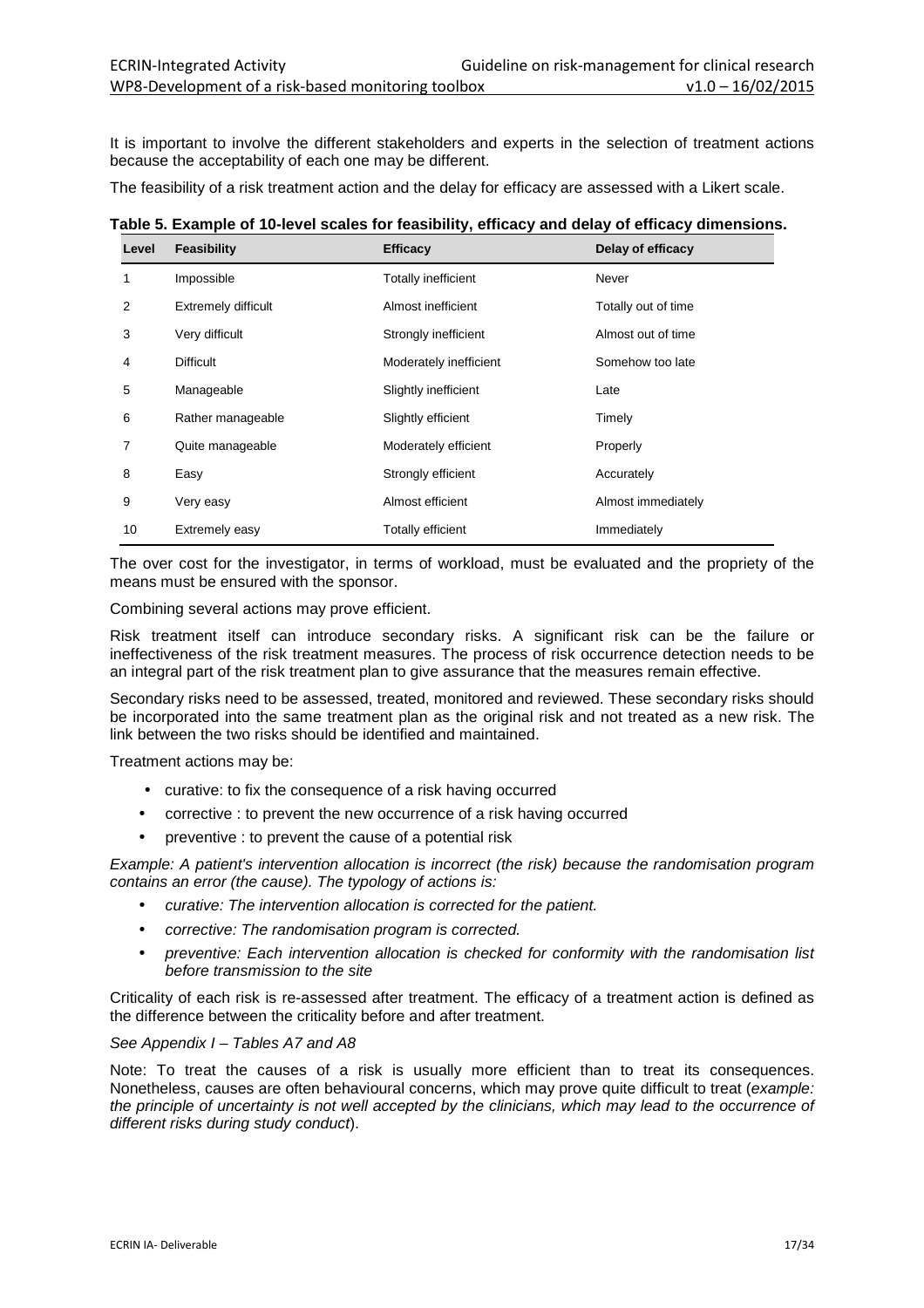#### **5.3. Preparing and implementing risk treatment plans**

A risk treatment plan must document how the chosen treatment options will be implemented. The information provided in treatment plans should include:

- the reasons for the selection of the treatment options, including expected benefits to be gained,
- those who are accountable for approving the plan and those responsible for implementing the plan,
- the proposed actions,
- the related resource requirements, including contingencies,
- the performance measures and constraints,
- the reporting and monitoring requirements,
- the timing and schedule,
- the priority order in which individual risk treatments should be implemented.

The treatment actions must be expressed with an infinitive verb and the characteristics "Who/What/When" must be defined.

The residual risk, after risk treatment, should be documented and subjected to monitoring, review and, where appropriate, further treatment.

#### **6. Monitoring and review**

Both monitoring and review should be planned within the risk management process and involve periodic or ad hoc surveillance.

Responsibilities for monitoring and review should be clearly defined in the risk management plan.

The monitoring and review processes should encompass all aspects of the risk management process for the purposes of:

- ensuring that treatment are effective and efficient,
- updating risk assessment according to the evolution of the context and progress of the study,
- updating the risk treatment plan.

#### **7. Documentation of the risk management process**

All risk management activities should be documented, thus providing the foundation for improvement in methods and tools, as well as in the overall process.

Decision of records creation should take into account:

- the sensitivity of the information,
- the need for continuous learning,
- the legal, regulatory and operational needs for records,
- the benefits of re-using information for management purposes.
- the costs and efforts involved in creating and maintaining records,
- the method of access, retrievability and storage media,
- the retention period.

When the organisation already has a quality management system formalised according to the standard ISO 9001, risk management documentation should be integrated to the quality management process, usually in the process of continuous improvement (24). Each process master record will also have a section integrating metrics for relevant risks. Since a risk – the effect of uncertainty on objectives – is by nature an event, the rate of occurrence of the event will be commonly used as a metric.

Note: The standard ISO 9001-2008 is under revision. The 2015 version will include the implementation of ISO 31000 standard as a requirement.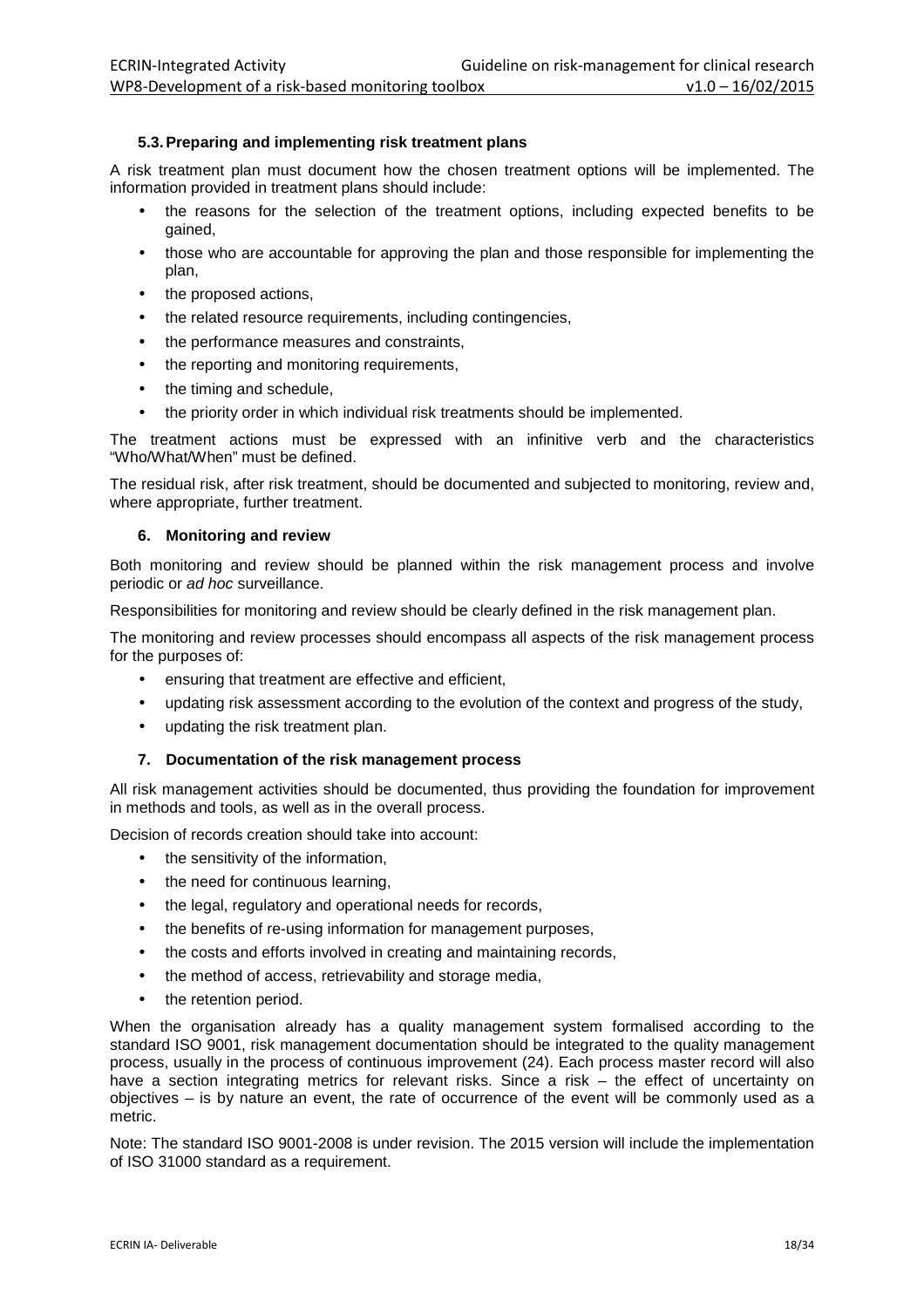When no such system exist, risk management documentation will be specifically developped. Specific SOPs may be drafted. A comprehensive dashboard to summarise decisions, master the process, and communicate, is the minimum.

See Appendix I - Tables A9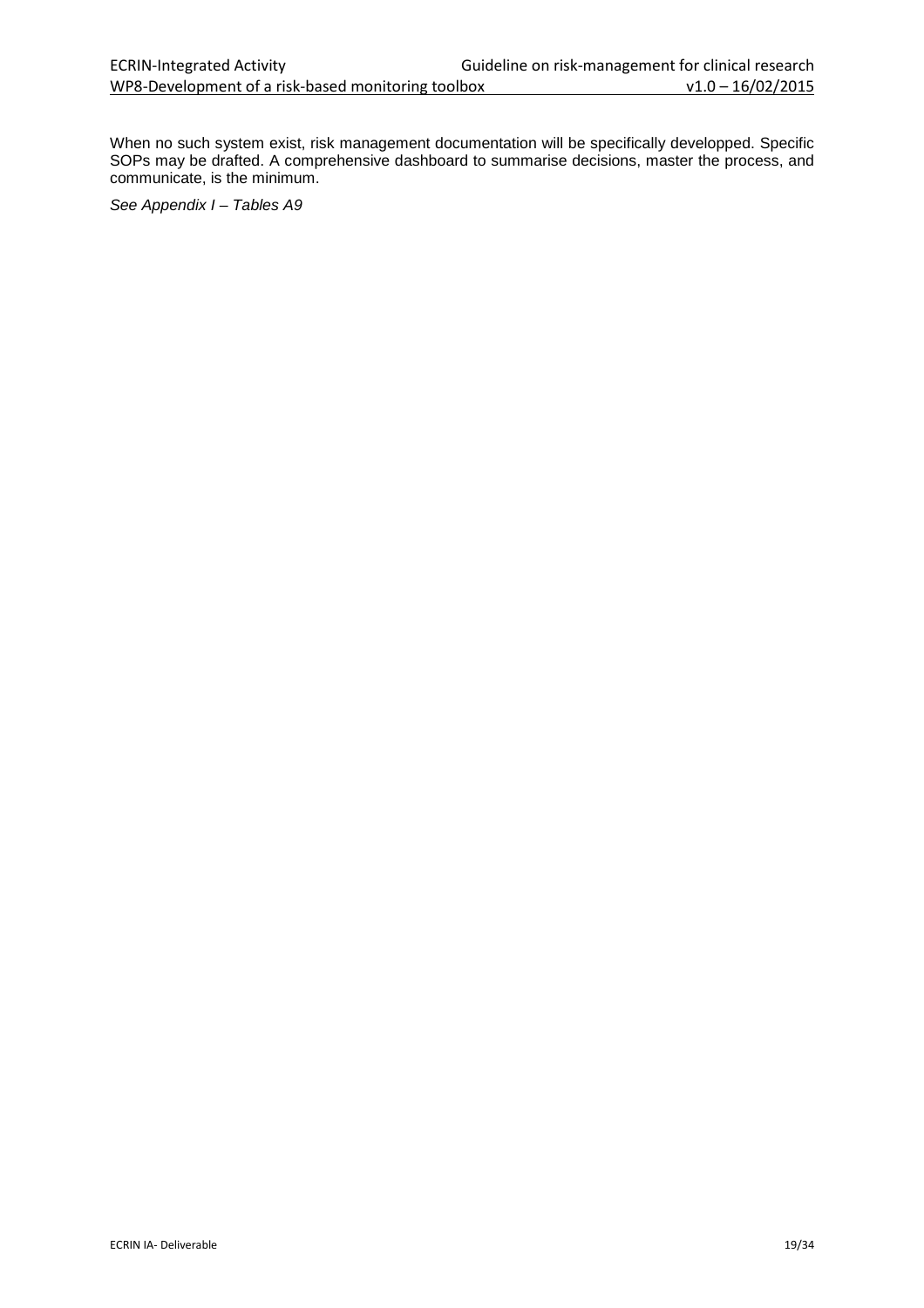#### **REFERENCES**

- 1. Risk management Vocabulary, ISO Guide 73, December 2009. http://www.iso.org/iso/catalogue\_detail?csnumber=44651
- 2. Risk management Risk assessment techniques, IEC/ISO 31010, December 2009. http://www.iso.org/iso/catalogue\_detail?csnumber=51073
- 3. Risk management Principles and Guidelines, ISO 31000, January 2010. http://www.iso.org/iso/catalogue\_detail?csnumber=43170
- 4. Proposal for a Regulation of the European Parliament and of the Council on clinical trials on medicinal products for human use, and repealing Directive 2001/20/EC. http://ec.europa.eu/health/files/clinicaltrials/2012\_07/proposal/2012\_07\_proposal\_en.pdf
- 5. Regulation (EU) No 536/2014 of the European Parliament and of the Council of 16 April 2014 on clinical trials on medicinal products for human use, and repealing Directive 2001/20/EC. http://eur-lex.europa.eu/legal-content/EN/TXT/?uri=uriserv:OJ.L\_.2014.158.01.0001.01.ENG
- 6. OECD Recommendation on the Governance of Clinical Trials, Organisation for economic cooperation and development (OECD), 2013. http://www.oecd.org/sti/sci-tech/oecd-recommendation-governance-of-clinical-trials.pdf
- 7. Reflection paper on risk based quality management in clinical trials, European Medicines Agency (EMA), 18th November 2013. http://www.ema.europa.eu/docs/en\_GB/document\_library/Scientific\_guideline/2013/11/WC50015 5491.pdf
- 8. Guidance for Industry: Oversight of Clinical Investigations A Risk-Based Approach to Monitoring, U.S. Food and Drug Administration (FDA), August 2013. http://www.fda.gov/downloads/Drugs/.../Guidances/UCM269919.pdf
- 9. Quality Risk Management Q9. ICH Harmonised Tripartite Guideline, Current Step 4 version dated 9 November 2005. http://www.ich.org/fileadmin/Public\_Web\_Site/ICH\_Products/Guidelines/Quality/Q9/Step4/Q9\_Gu ideline.pdf
- 10. Risk-adapted Approaches to the Management of Clinical Trials of Investigational Medicinal Products. MRC/DH/MHRA Joint Project. Version: 10th October 2011. http://www.mhra.gov.uk/home/groups/l-ctu/documents/websiteresources/con111784.pdf
- 11. Risk-Adapted Monitoring in Clinical Trials. Summary Information by ECRIN (European Clinical Research Infrastructures Network) PPI WP8/monitoring, 2011. http://www.ecrin.org/fileadmin/user\_upload/public\_documents/News/Activities/ECRIN\_proposal monitoring\_final\_28012013-1.pdf
- 12. Menard J., Daurat V. Differences and similarities of industrial and institutional promotions, Medecine Sciences 2006; 22:881-6.
- 13. Brosteanu et al. Risk analysis and risk adapted on-site monitoring in non-commercial clinical trials. Clinical Trials 2009: 585-596. http://ctj.sagepub.com/content/6/6/585.abstract
- 14. Facilitating International Cooperation in Non-Commercial Clinical Trials, Organisation for economic co-operation and development (OECD), October 2011. http://www.oecd.org/science/sci-tech/49344626.pdf
- 15. Journot et al., Validation of a risk-assessment scale and a risk-adapted monitoring plan for academic clinical research studies - The Pre-Optimon study. Contemp Clin Trials 2011; 32: 16– 24. http://www.ecrin.org/fileadmin/user\_upload/public\_documents/About\_ecrin/Contemporary%20Clin ical%20Trials%2032%202011\_Monitoring\_V.Journot%20et%20al..pdf
- 16. World Medical Association Declaration of Helsinki, Ethical Principles for Medical Research Involving Human Subjects, World Medical Association, Journal of the American Medical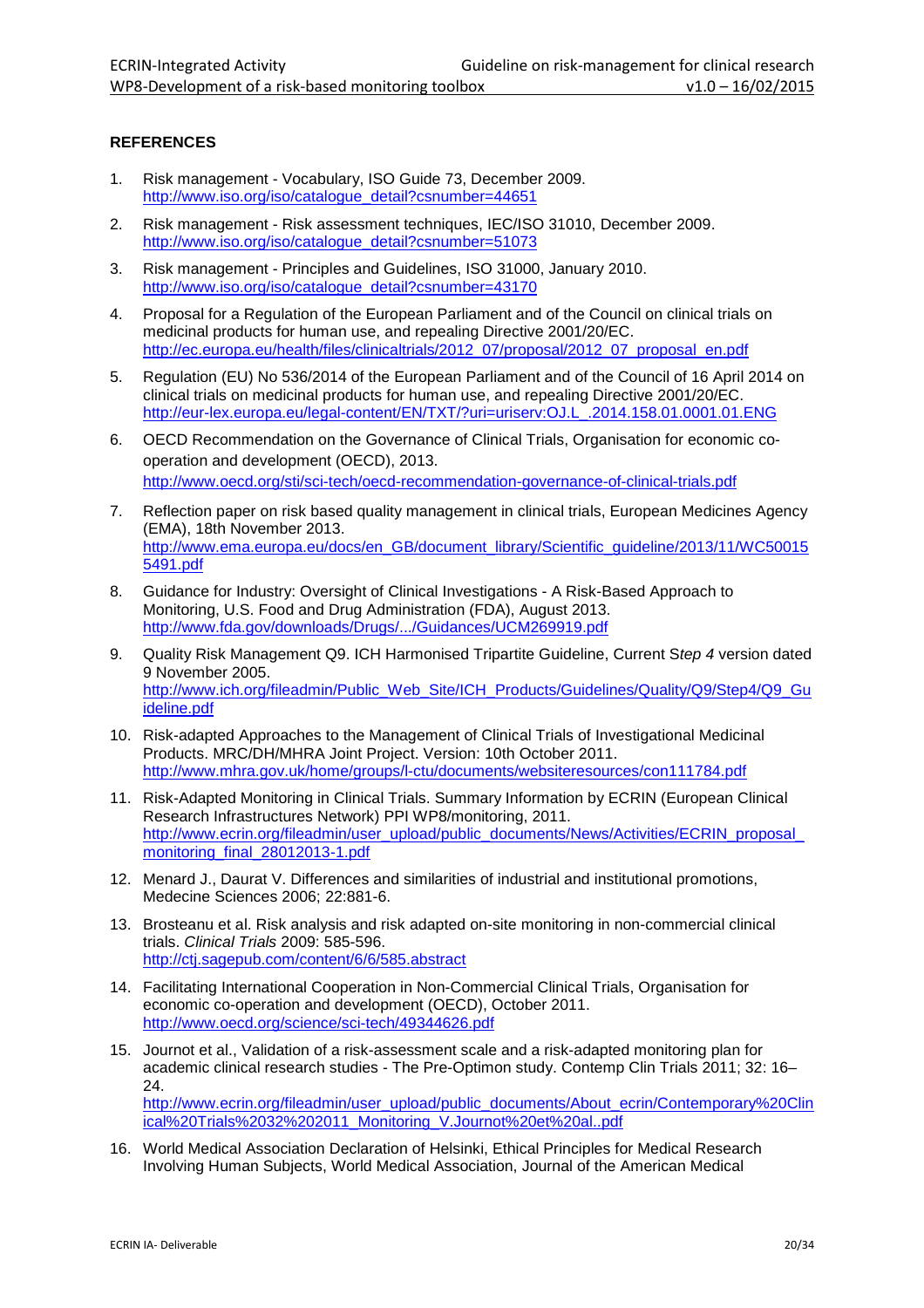Association, 2013; 310 (20): 2191-4. http://jama.jamanetwork.com/article.aspx?articleid=1760318

17. Directive 2001/20/CE of the European Parliament and of the Council of 4 April 2001 on the approximation of the laws, regulations and administrative provisions of the Member States relating to the implementation of good clinical practice in the conduct of clinical trials on medicinal products for human use.

http://eur-lex.europa.eu/LexUriServ/LexUriServ.do?uri=OJ:L:2001:121:0034:0044:en:PDF

- 18. Commission Directive 2005/28/EC of 8 April 2005 laying down principles and detailed guidelines for good clinical practice as regards investigational medicinal products for human use, as well as the requirements for authorization of the manufacturing or importation of such products. http://eur-lex.europa.eu/LexUriServ/LexUriServ.do?uri=OJ:L:2005:091:0013:0019:en:PDF
- 19. Guideline for Good Clinical Practice E6 (R1), ICH Harmonised Tripartite Guideline, Current Step 4 version dated 10 June 1996. http://www.ich.org/fileadmin/Public\_Web\_Site/ICH\_Products/Guidelines/Efficacy/E6\_R1/Step4/E6 R1 Guideline.pdf
- 20. Loi n° 78-17 du 6 janvier 1978 relative à l'inf ormatique, aux fichiers et aux libertés. Version consolidée au 16 février 2015 http://www.legifrance.gouv.fr/affichTexte.do?cidTexte=JORFTEXT000000886460
- 21. Data Protection Act 1998 http://www.legislation.gov.uk/ukpga/1998/29
- 22. Directive 95/46/EC of the European Parliament and of the Council of 24 October 1995 on the protection of individuals with regard to the processing of personal data and on the free movement of such data

http://eur-lex.europa.eu/LexUriServ/LexUriServ.do?uri=CELEX:31995L0046:en:HTML

- 23. Federal Policy for the Protection of Human Subjects ("Common Rule"), U.S. Department of Health and Human Services, 45 CFR §46.102, July 2009. http://www.hhs.gov/ohrp/policy/ohrpregulations.pdf
- 24. Quality management systems, ISO 9001, November 2008.
- 25. Position paper : Risk-based monitoring Methodology, TransCelerate Biopharma Inc, 2013. http://www.transceleratebiopharmainc.com/wp-content/uploads/2013/10/TransCelerate-RBM-Position-Paper-FINAL-30MAY2013.pdf
- 26. Risk-Based Monitoring Update, Volume 1, TransCelerate Biopharma Inc, 2014. http://www.transceleratebiopharmainc.com/wp-content/uploads/2014/01/TransCelerate-RBM-Update-Volume-I-FINAL-27JAN2014.pdf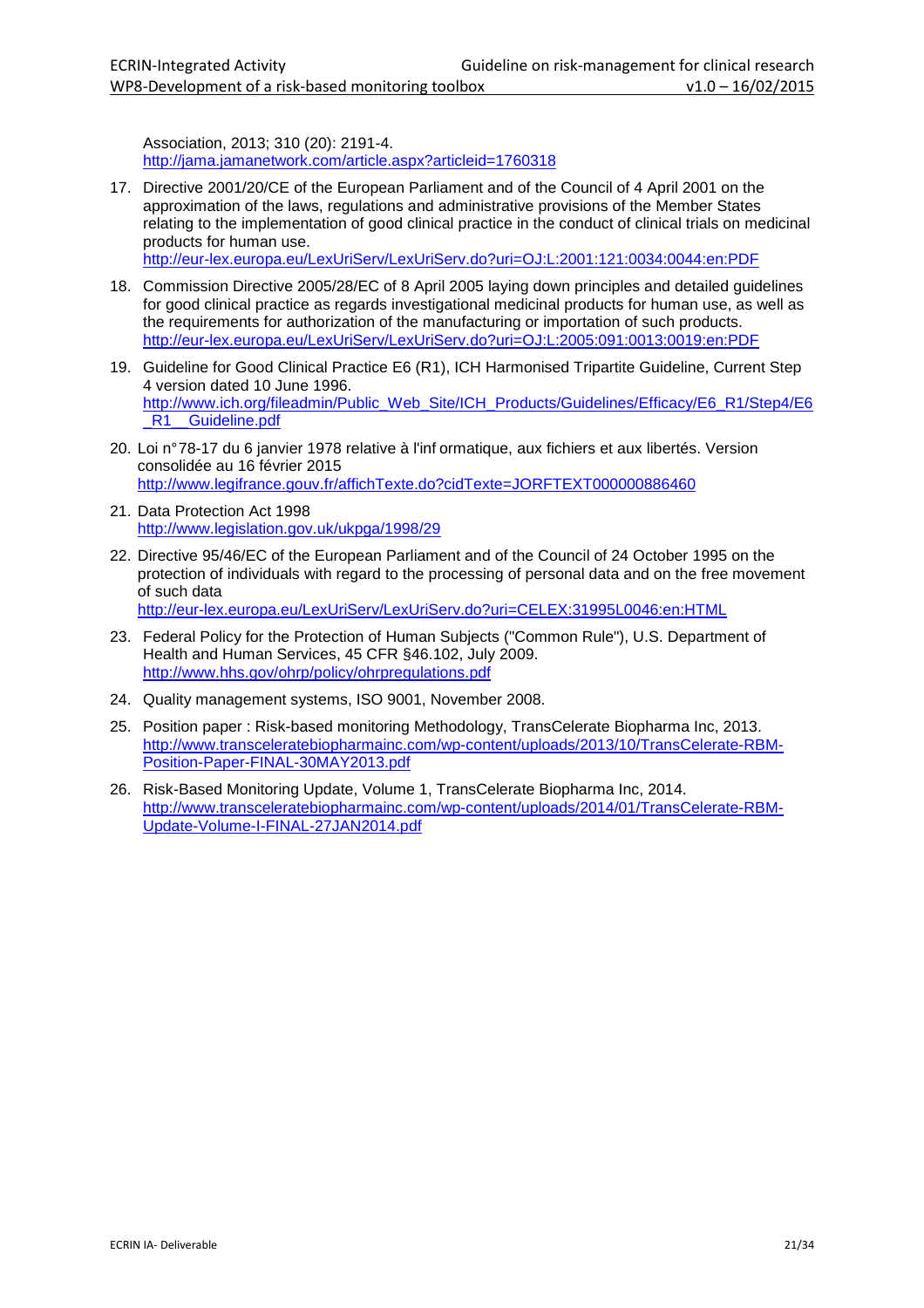#### **APPENDIX I. APPLICATION OF THE RISK MANAGEMENT PROCESS TO A FICTIVE TRIAL**

The different steps of the risk management process are illustrated with the example of a fictive but common trial: a comparative, randomized, phase III, superiority trial, comparing two parallel, openlabel, drug arms, in adults with a chronic disease, conducted in several hospital departments in a single country. Methods and tools successively presented are applied to this example.

Most of the related information is presented in a table to which columns are added progressively. So this table expends step by step, from Table A2 to Table A9, to end in a comprehensive dashboard. The use of such a dashboard will facilitate the internal and external mastery and communication of the whole process.

| <b>Stakeholder</b>                                                                                                          | Role                                                                                                                          | <b>Expectations</b>                                                                                                                                                                                                                                                                            | Impact                                                        |  |  |  |
|-----------------------------------------------------------------------------------------------------------------------------|-------------------------------------------------------------------------------------------------------------------------------|------------------------------------------------------------------------------------------------------------------------------------------------------------------------------------------------------------------------------------------------------------------------------------------------|---------------------------------------------------------------|--|--|--|
| Sponsor                                                                                                                     | Contracting owner<br>Legal responsibility                                                                                     | Answer to the research question<br>Respect of quality, cost, delay                                                                                                                                                                                                                             | Reputation<br>Funding                                         |  |  |  |
| Principal<br>Investigator                                                                                                   | Study launching<br>Legal and scientifical<br>responsibility                                                                   | Answer to the research question<br>Respect of quality, delay                                                                                                                                                                                                                                   | Reputation<br>Career                                          |  |  |  |
| Subjects                                                                                                                    | Participant undergoing<br>study procedures                                                                                    | Strengthened follow-up<br>Chance of a better treatment<br>Improve scientific knowledge<br>Oblige the investigator                                                                                                                                                                              | Modification of health<br>condition (positive or<br>negative) |  |  |  |
| Investigators                                                                                                               | Prescription<br>Data collection                                                                                               | Answer to the research question<br>Respect of quality, delay<br>Chance of a better treatment for their patients<br>Publication<br>Continuing good peer-to-peer relations<br>Financial compensation<br>Wish for simplification or lightening of workload<br>Continuing contact with CTU/CRC/CRO | Increased workload<br>Author in publications<br>Career        |  |  |  |
| CTU/CRC/<br><b>CRO</b>                                                                                                      | Project management                                                                                                            | Collaboration with motivated and efficient<br>partners<br>Satisfaction of partners                                                                                                                                                                                                             | Reputation<br>Career<br>Funding<br>Durability                 |  |  |  |
| Steering<br>Committee                                                                                                       | Validation of inputs,<br>outputs and major<br>decisions                                                                       | Availability of relevant and reliable data for<br>decision making                                                                                                                                                                                                                              | Reputation                                                    |  |  |  |
| Competent<br>authority<br><b>Ethics Committee</b><br>Authority in<br>charge of data<br>protection<br><b>Health Ministry</b> | Study authorisation on<br>ethical, scientific and legal<br>aspects<br>Definition of Health politics<br>based on study results | Availability of relevant and reliable data for<br>decision making on scientific relevance,<br>benefice/risk ratio, rights, target population,<br>safety of participants                                                                                                                        | Reputation                                                    |  |  |  |
| Target population                                                                                                           | <b>Final beneficiaries</b>                                                                                                    | Improved care                                                                                                                                                                                                                                                                                  | Modification of health<br>condition (positive or<br>negative) |  |  |  |
| Medical journals                                                                                                            | Publication of study results                                                                                                  | Availability of relevant, reliable and original<br>results<br><b>Respect of Consort Statement</b>                                                                                                                                                                                              | Reputation                                                    |  |  |  |
| Public media                                                                                                                | Vulgarisation of study<br>results<br>Controversy                                                                              | Inform and alert<br>Create emotion                                                                                                                                                                                                                                                             | Reputation<br>Increased income                                |  |  |  |

| Table A1. Context analysis – Study-related stakeholders and their expectations. |
|---------------------------------------------------------------------------------|
|---------------------------------------------------------------------------------|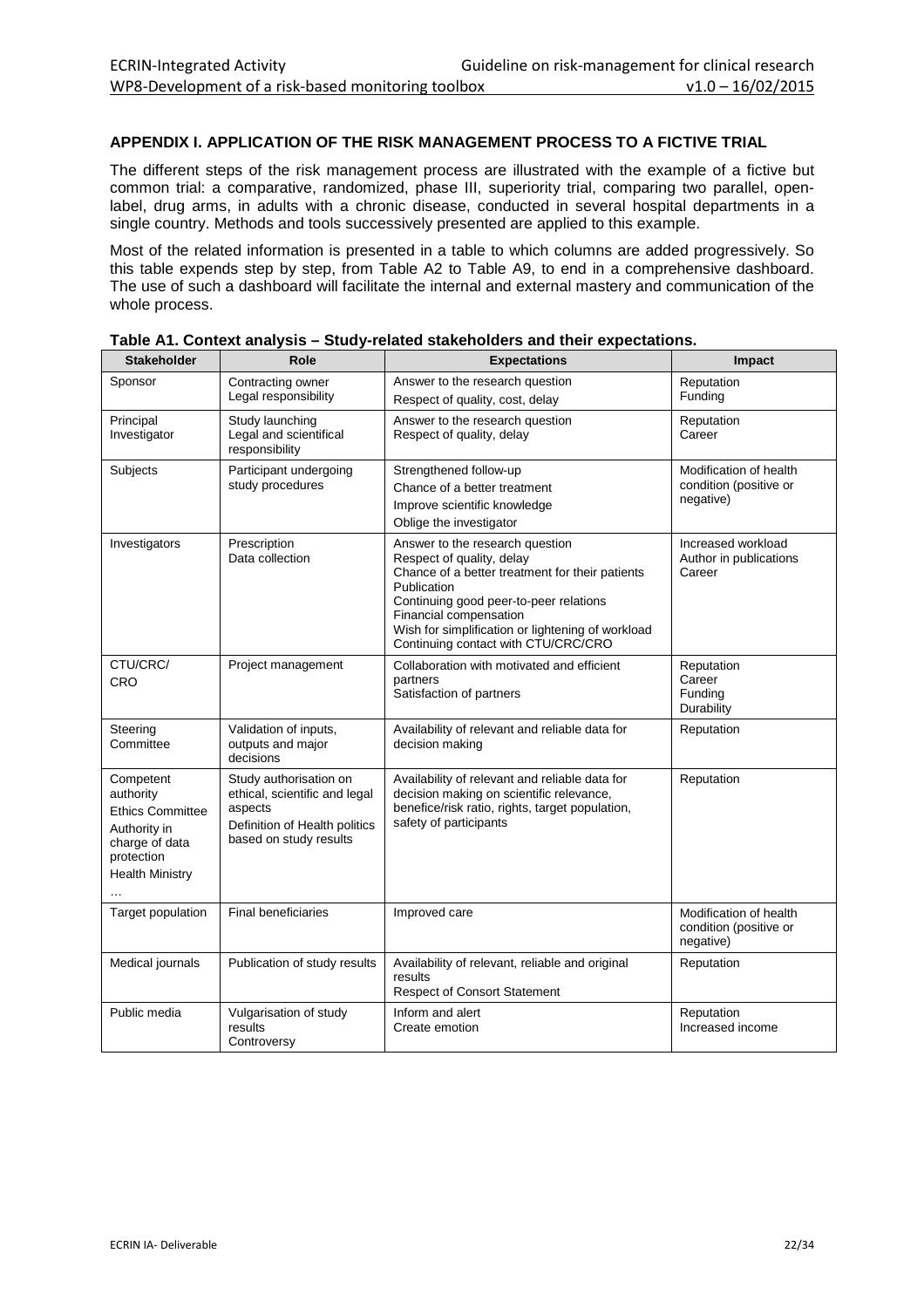#### **Table A2. Three examples of risk formulation.**

| Risk area<br><b>Risk formulation</b>                                                                                                                        |
|-------------------------------------------------------------------------------------------------------------------------------------------------------------|
| <b>Validity of Study results</b><br>The proportion of missing data on the main outcome is higher than the one used for sample size calculation.             |
| <b>Study Participants</b><br>The investigator does not notify all SAEs.                                                                                     |
| <b>Study Organisation</b><br>While configuring the randomisation result page (the randomisation list is stratified by sex) the IT specialist uses the varia |

While configuring the randomisation result page (the randomisation list is stratified by sex), the IT specialist uses the variable Sex instead of the variable Intervention and decodes it with the labels of the variable Intervention.

#### **Table A3. Causes analysis.**

| Sources and causes                                                                                                                                                                                                                                    | Risk area<br><b>Risk</b>                                                                                                                                                                                                                                                          |
|-------------------------------------------------------------------------------------------------------------------------------------------------------------------------------------------------------------------------------------------------------|-----------------------------------------------------------------------------------------------------------------------------------------------------------------------------------------------------------------------------------------------------------------------------------|
| 10 The trial is open label.<br>$\Rightarrow$ The subject is disappointed by his/her randomised intervention.<br>$\Rightarrow$ The subject withdraws his/her consent or is lost of follow-up.<br>2 The investigator forgets to enter some data.        | <b>Validity of Study results</b><br>The proportion of missing data on the main outcome is<br>higher than the one used for sample size calculation.                                                                                                                                |
| 10 The investigator does not attend the launching meeting or<br>he/she has received no initial training on clinical research and<br>GCP.<br>$\Rightarrow$ He/she does not master SAE notification procedure.<br>© The investigator is overloaded.     | <b>Study Participants</b><br>The investigator does not notify all SAEs.                                                                                                                                                                                                           |
| ① Both variables Intervention and Sex are coded with the same<br>codes.<br>And the IT specialist has psychological troubles and lacks<br>attention to his/her work.<br>2 The configuration of the randomisation application is not double<br>checked. | <b>Study Organisation</b><br>While configuring the randomisation result page (the<br>randomisation list is stratified by sex), the IT specialist<br>uses the variable Sex instead of the variable Intervention<br>and decodes it with the labels of the variable<br>Intervention. |

#### **Table A4. Consequences analysis.**

| Sources and causes                                                                                                                                                                                                                                            | <b>Risk area</b><br><b>Risk</b>                                                                                                                                                                                                                                                      | <b>Consequences</b>                                                                                                     |  |  |  |  |
|---------------------------------------------------------------------------------------------------------------------------------------------------------------------------------------------------------------------------------------------------------------|--------------------------------------------------------------------------------------------------------------------------------------------------------------------------------------------------------------------------------------------------------------------------------------|-------------------------------------------------------------------------------------------------------------------------|--|--|--|--|
| 10 The trial is open label.<br>$\Rightarrow$ The subject is disappointed by his/her<br>randomised intervention.<br>$\Rightarrow$ The subject withdraws his/her consent or is<br>lost of follow-up.<br>2 The investigator forgets to enter some data.          | <b>Validity of Study results</b><br>The proportion of missing data on the<br>main outcome is higher than the one<br>used for sample size calculation.                                                                                                                                | The conclusion is wrongly retained.                                                                                     |  |  |  |  |
| 10 The investigator does not attend the<br>launching meeting or he/she has received no<br>initial training on clinical research and GCP.<br>$\Rightarrow$ He/she does not master SAE notification<br>procedure.<br>2 The investigator is overloaded.          | <b>Study Participants</b><br>The investigator does not notify all<br>SAE <sub>s</sub> .                                                                                                                                                                                              | Toxicity is underestimated.                                                                                             |  |  |  |  |
| 10 Both variables Intervention and Sex are<br>coded with the same codes.<br>And the IT specialist has psychological<br>troubles and lacks attention to his/her work.<br><b>2</b> The configuration of the randomisation<br>application is not double checked. | <b>Study Organisation</b><br>While configuring the randomisation<br>result page (the randomisation list is<br>stratified by sex), the IT specialist uses<br>the variable Sex instead of the variable<br>Intervention and decodes it with the<br>labels of the variable Intervention. | The randomised intervention is<br>systematically confounded with<br>sex.<br>$\Rightarrow$ The trial results are biased. |  |  |  |  |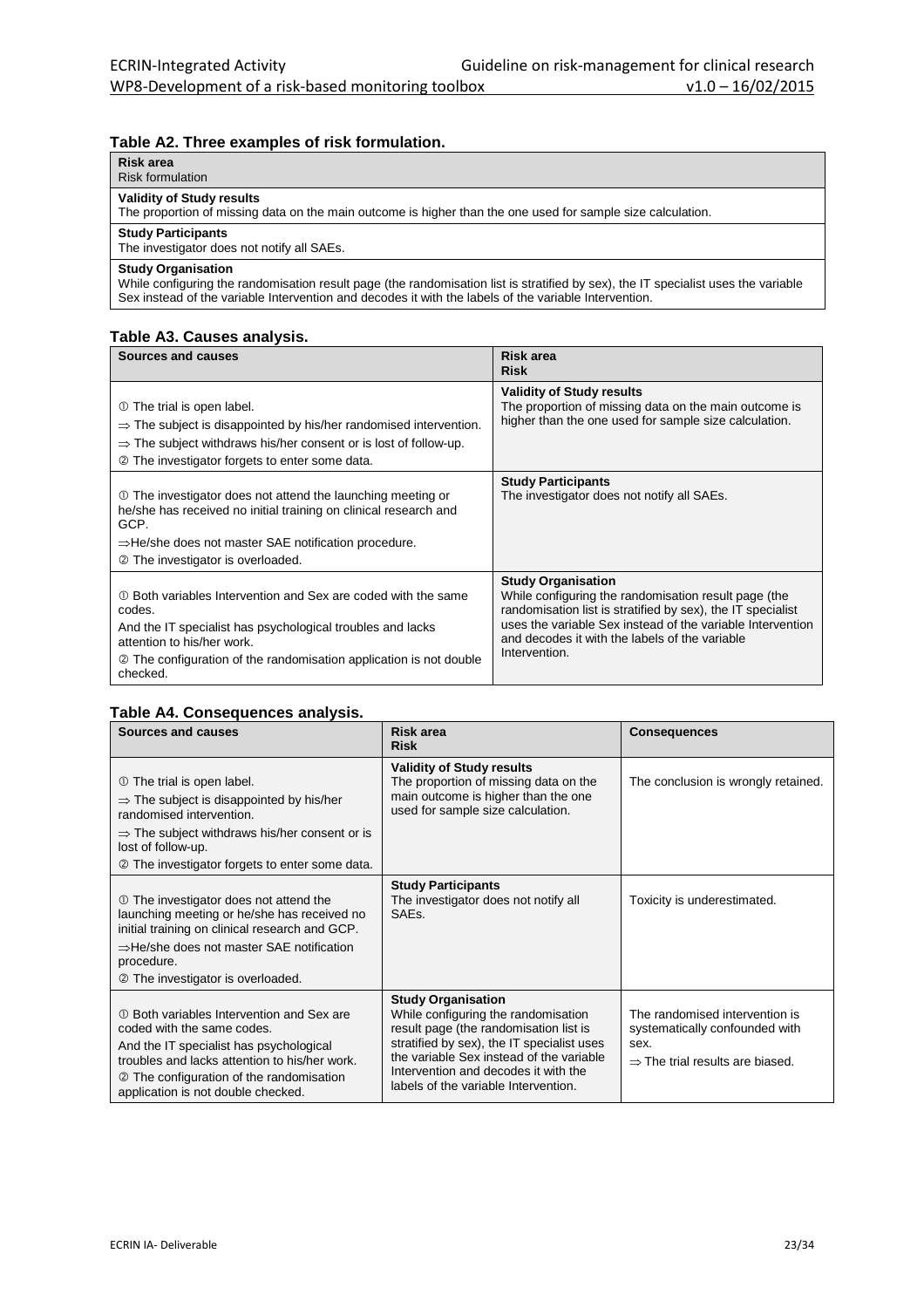| <b>Sources and causes</b>                                                                                                                                                                                                                              | Likelihood<br>(110)       | Detectability<br>D<br>(110) | <b>Risk area</b><br><b>Risk</b>                                                                                                                                                                                                                                                      | <b>Consequences</b>                                                                                                     | Gravity<br>G<br>(110) |
|--------------------------------------------------------------------------------------------------------------------------------------------------------------------------------------------------------------------------------------------------------|---------------------------|-----------------------------|--------------------------------------------------------------------------------------------------------------------------------------------------------------------------------------------------------------------------------------------------------------------------------------|-------------------------------------------------------------------------------------------------------------------------|-----------------------|
| 10 The trial is open label.<br>$\Rightarrow$ The subject is disappointed by his/her<br>randomised intervention.<br>$\Rightarrow$ The subject withdraws his/her consent or is<br>lost of follow-up.                                                     | $\circledcirc$ 6          | $\mathbf{2}$                | <b>Validity of Study results</b><br>The proportion of missing data on the<br>main outcome is higher than the one<br>used for sample size calculation.                                                                                                                                | The conclusion is wrongly retained.                                                                                     |                       |
| 2 The investigator forgets to enter some data.                                                                                                                                                                                                         | <b>28</b>                 |                             |                                                                                                                                                                                                                                                                                      |                                                                                                                         |                       |
| 10 The investigator does not attend the<br>launching meeting or he/she has received no<br>initial training on clinical research and GCP.                                                                                                               | ① 4                       | 5                           | <b>Study Participants</b><br>The investigator does not notify all<br>SAE <sub>s</sub> .                                                                                                                                                                                              | Toxicity is underestimated.                                                                                             |                       |
| $\Rightarrow$ He/she does not master SAE notification<br>procedure.                                                                                                                                                                                    |                           |                             |                                                                                                                                                                                                                                                                                      |                                                                                                                         |                       |
| 2 The investigator is overloaded.                                                                                                                                                                                                                      | <b>②9</b>                 |                             |                                                                                                                                                                                                                                                                                      |                                                                                                                         |                       |
| 10 Both variables Intervention and Sex are<br>coded with the same codes.<br>And the IT specialist has psychological<br>troubles and lacks attention to his/her work.<br>2 The configuration of the randomisation<br>application is not double checked. | $\circledcirc$ 7<br>$Q$ 7 | 6                           | <b>Study Organisation</b><br>While configuring the randomisation<br>result page (the randomisation list is<br>stratified by sex), the IT specialist uses<br>the variable Sex instead of the variable<br>Intervention and decodes it with the<br>labels of the variable Intervention. | The randomised intervention is<br>systematically confounded with<br>sex.<br>$\Rightarrow$ The trial results are biased. | 10                    |

#### **Table A5. Assessment of the likelihood and detectability of the causes and the gravity of the consequences.**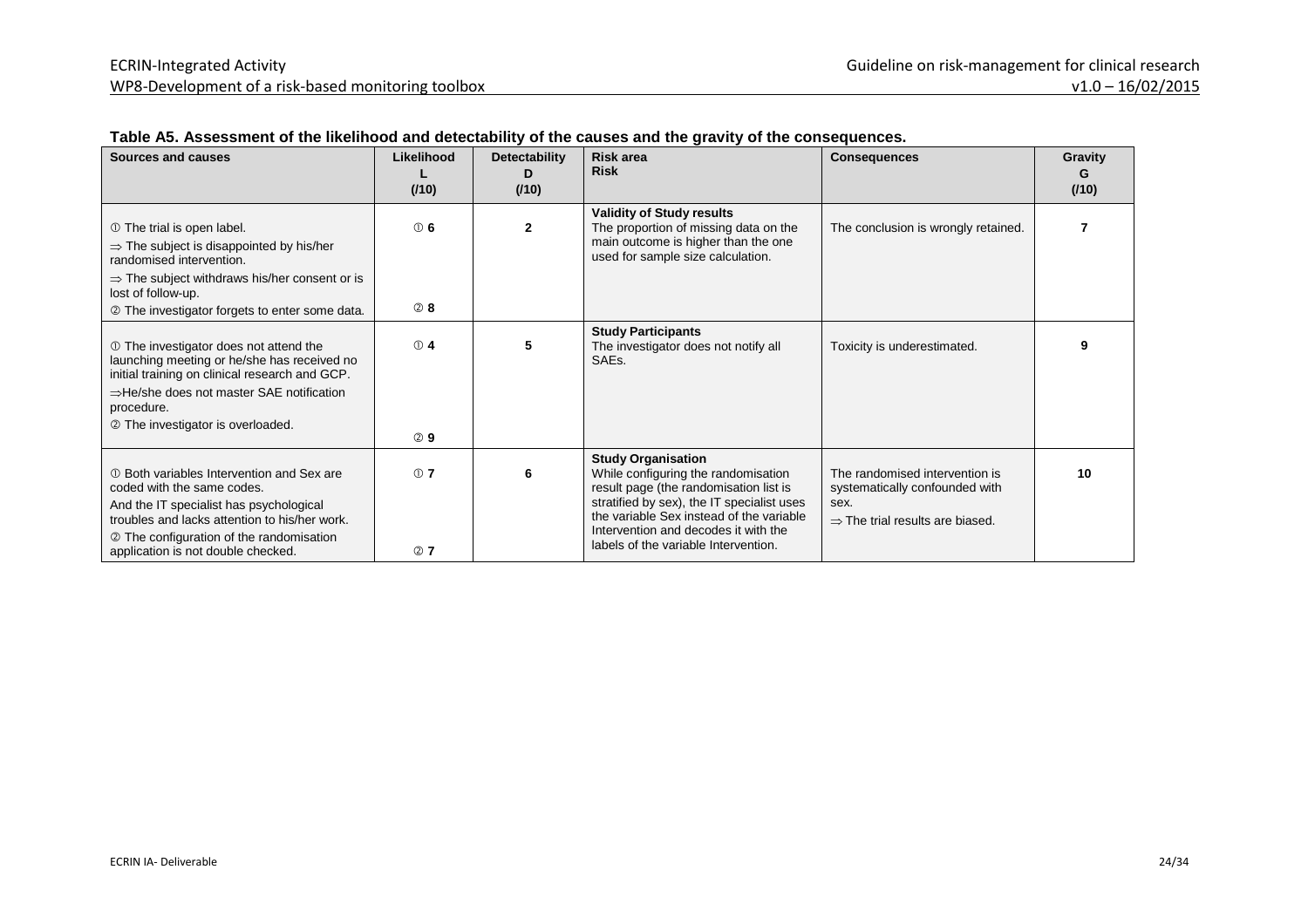#### **Table A6. Calculation of the criticality.**

| Sources and causes                                                                                                                                                                                                  | Likelihood<br>(110) | <b>Detectability</b><br>D.<br>(110) | <b>Risk area</b><br><b>Risk</b>                                                                                                                                                                                                                                                      | <b>Consequences</b>                                                                                                           | Gravity<br>G<br>(110) | <b>Criticality</b><br>(LxDxG)<br>(1.000) |
|---------------------------------------------------------------------------------------------------------------------------------------------------------------------------------------------------------------------|---------------------|-------------------------------------|--------------------------------------------------------------------------------------------------------------------------------------------------------------------------------------------------------------------------------------------------------------------------------------|-------------------------------------------------------------------------------------------------------------------------------|-----------------------|------------------------------------------|
| 10 The trial is open label.<br>$\Rightarrow$ The subject is disappointed by his/her<br>randomised intervention.<br>$\Rightarrow$ The subject withdraws his/her consent                                              | ① 6                 | $\overline{2}$                      | <b>Validity of Study results</b><br>The proportion of missing data on the<br>main outcome is higher than the one<br>used for sample size calculation.                                                                                                                                | The conclusion is<br>wrongly retained.                                                                                        | 7                     | 84                                       |
| or is lost of follow-up.                                                                                                                                                                                            |                     |                                     |                                                                                                                                                                                                                                                                                      |                                                                                                                               |                       |                                          |
| © The investigator forgets to enter some<br>data.                                                                                                                                                                   | 28                  |                                     |                                                                                                                                                                                                                                                                                      |                                                                                                                               |                       | 112                                      |
| 10 The investigator does not attend the<br>launching meeting or he/she has received<br>no initial training on clinical research and<br>GCP.<br>$\Rightarrow$ He/she does not master SAE notification<br>procedure.  | ① 4                 | 5                                   | <b>Study Participants</b><br>The investigator does not notify all<br>SAE <sub>s</sub> .                                                                                                                                                                                              | Toxicity is<br>underestimated.                                                                                                | 9                     | 180                                      |
| 2 The investigator is overloaded.                                                                                                                                                                                   | 29                  |                                     |                                                                                                                                                                                                                                                                                      |                                                                                                                               |                       | 405                                      |
| 10 Both variables Intervention and Sex are<br>coded with the same codes.<br>And the IT specialist has psychological<br>troubles and lacks attention to his/her<br>work.<br>© The configuration of the randomisation | ① 7                 | 6                                   | <b>Study Organisation</b><br>While configuring the randomisation<br>result page (the randomisation list is<br>stratified by sex), the IT specialist uses<br>the variable Sex instead of the variable<br>Intervention and decodes it with the<br>labels of the variable Intervention. | The randomised<br>intervention is<br>systematically<br>confounded with sex.<br>$\Rightarrow$ The trial results are<br>biased. | 10                    | 420                                      |
| application is not double checked.                                                                                                                                                                                  | @7                  |                                     |                                                                                                                                                                                                                                                                                      |                                                                                                                               |                       | 420                                      |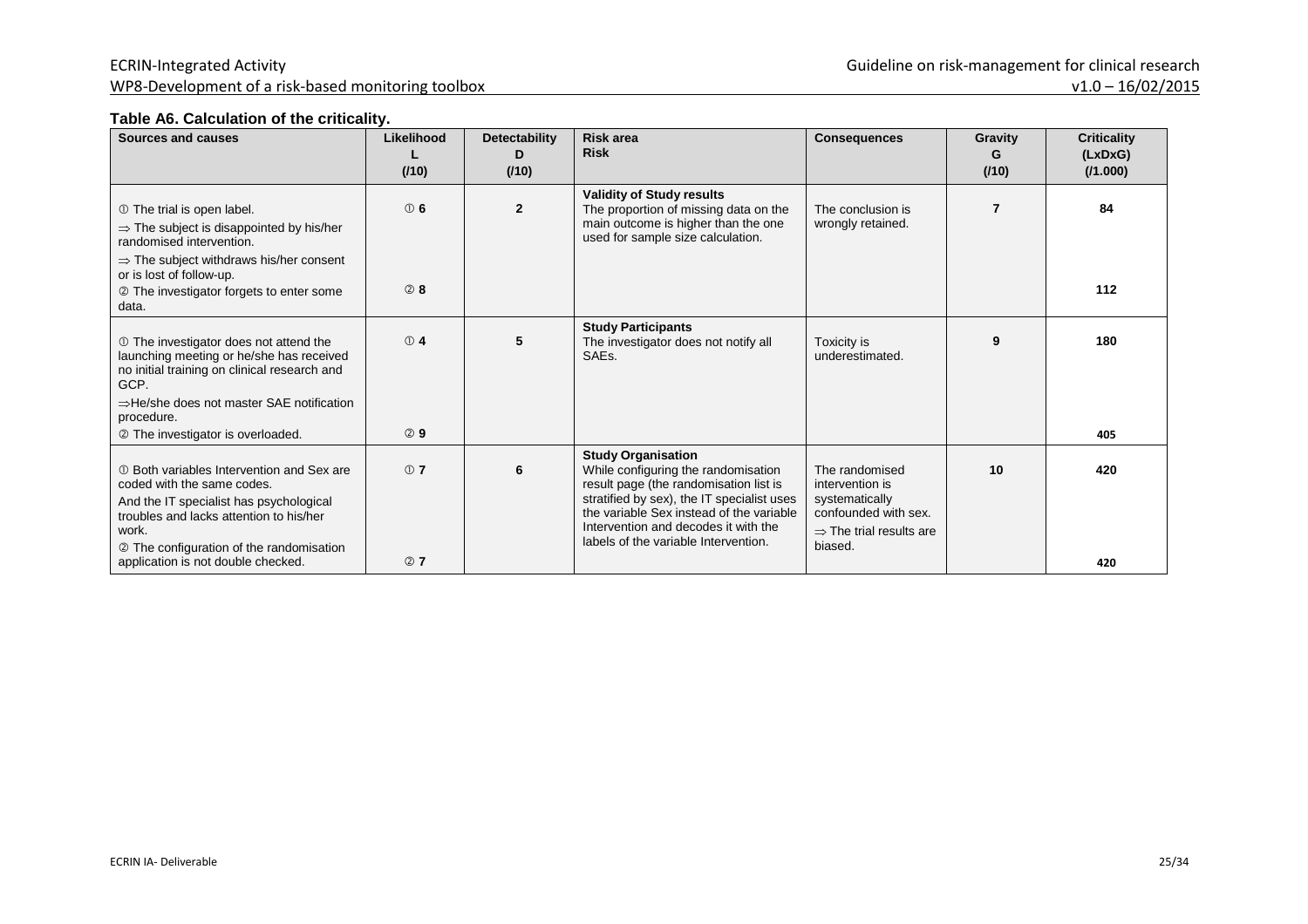#### **Table A7. Risk treatment actions and assessment of feasibility, efficacy and delay of efficacy dimensions**

| <b>Sources and causes</b>                                                                                                                                                                                                                               | <b>Risk area</b><br><b>Risks</b>                                                                                                                                                                  | <b>Treatment</b>                                                                                                                                                                                  | <b>Feasibility</b><br>F<br>(110) | <b>Efficacy</b><br>E.<br>(110) | Delay of<br>efficacy<br><b>DE</b><br>(110) | <b>Treatment</b><br>assessment<br><b>FxExDE</b><br>(11.000) |
|---------------------------------------------------------------------------------------------------------------------------------------------------------------------------------------------------------------------------------------------------------|---------------------------------------------------------------------------------------------------------------------------------------------------------------------------------------------------|---------------------------------------------------------------------------------------------------------------------------------------------------------------------------------------------------|----------------------------------|--------------------------------|--------------------------------------------|-------------------------------------------------------------|
| 10 The trial is open label.<br>$\Rightarrow$ The subject is disappointed by<br>his/her randomised intervention.<br>$\Rightarrow$ The subject withdraws his/her<br>consent or is lost of follow-up.<br>2 The investigator forgets to enter<br>some data. | <b>Validity of Study results</b><br>The proportion of missing data on the main outcome is<br>higher than the one used for sample size calculation.                                                | 10 Move into blinded study                                                                                                                                                                        | $\overline{7}$                   | 8                              | 6                                          | 336                                                         |
|                                                                                                                                                                                                                                                         |                                                                                                                                                                                                   | 2 Implement real-time computer<br>checks at data entry (eCRF).                                                                                                                                    | 10                               | 8                              | 9                                          | 720                                                         |
|                                                                                                                                                                                                                                                         |                                                                                                                                                                                                   | 2 Check CRF pages immediately at<br>reception and send a quick query to<br>the investigator (paper CRF).                                                                                          | 10                               | $\overline{7}$                 | $\overline{7}$                             | 490                                                         |
| 1 The investigator does not attend<br>the launching meeting or he/she has<br>received no initial training on clinical<br>research and GCP.<br>$\Rightarrow$ He/she does not master SAE<br>notification procedure.<br>2 The investigator is overloaded.  | <b>Study Participants</b><br>The investigator does not notify all SAEs.                                                                                                                           | 10 Identify the investigator likely to notify<br>SAE and train the investigators to GCP<br>and study procedures. Validate the<br>training completion.<br>2 Assess<br>the<br>workload<br>the<br>0f | 4                                | 8                              | 6                                          | 192                                                         |
|                                                                                                                                                                                                                                                         |                                                                                                                                                                                                   | investigator<br>demand<br>the<br>and<br>consistency with the allocated means<br>(staff and time).                                                                                                 | 4                                | 4                              | 9                                          | 288                                                         |
| 10 Both variables Intervention and<br>Sex are coded with the same codes<br>And the IT specialist has                                                                                                                                                    | <b>Study Organisation</b><br>While configuring the randomisation result page (the<br>randomisation list is stratified by sex), the IT specialist<br>uses the variable Sex instead of the variable | 1- 1- 1- 10 Include the label into the code (ex: 1-<br>male) in the randomisation application.<br>1 Train the IT specialist to the crucial                                                        | 10                               | 10                             | 10                                         | 1000                                                        |
| Intervention and decodes it with the labels of the<br>psychological troubles and lacks<br>variable Intervention.<br>attention to his/her work.<br>2 The configuration of the                                                                            |                                                                                                                                                                                                   | steps of the implementation of the<br>randomisation procedure.<br>2 Systematically double check the                                                                                               | 9                                | $\overline{7}$                 | 8                                          | 504                                                         |
| randomisation application is not<br>double checked.                                                                                                                                                                                                     |                                                                                                                                                                                                   | crucial steps of implementation of the<br>randomisation procedure.<br>2 The statistician systematically<br>compares all subjects' randomisation<br>result with the randomisation list.            | 8                                | 9                              | 8                                          | 576                                                         |
|                                                                                                                                                                                                                                                         |                                                                                                                                                                                                   |                                                                                                                                                                                                   | 9                                | 9                              | 8                                          | 648                                                         |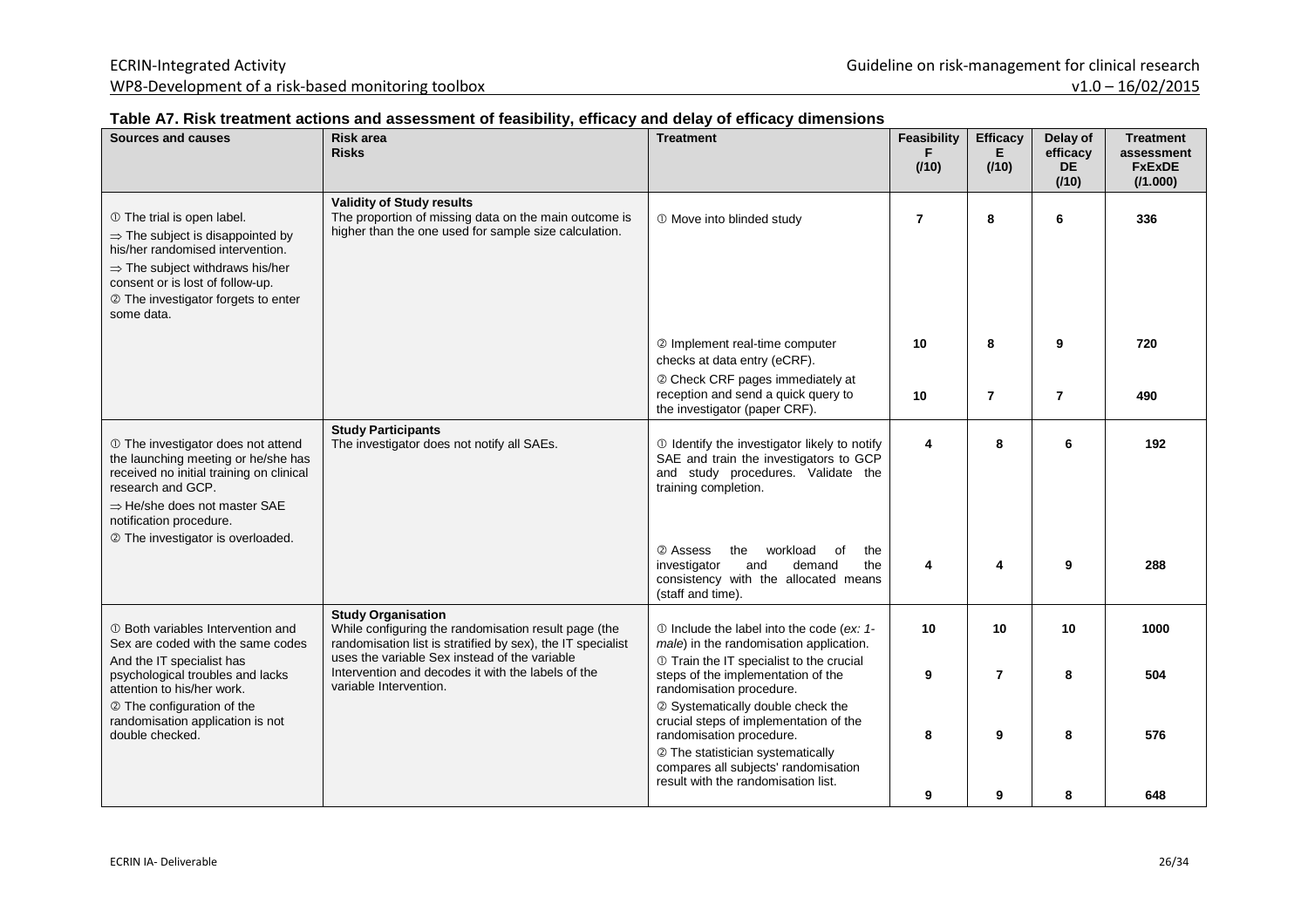#### **Table A8. Estimation of the likelihood and detectability of the causes before and after risk treatment and the gravity of the consequences**

| Sources and causes                                                                                                                                                                                 | <b>Risk area</b><br><b>Risk</b>                                                                                                                       | <b>Treatment</b>                                                                                                                                      |                | (110)        |                | D<br>(110)     |                | G<br>(110)     |           | C<br>(71.000) |
|----------------------------------------------------------------------------------------------------------------------------------------------------------------------------------------------------|-------------------------------------------------------------------------------------------------------------------------------------------------------|-------------------------------------------------------------------------------------------------------------------------------------------------------|----------------|--------------|----------------|----------------|----------------|----------------|-----------|---------------|
|                                                                                                                                                                                                    |                                                                                                                                                       |                                                                                                                                                       | <b>BT</b>      | <b>AT</b>    | <b>BT</b>      | <b>AT</b>      | <b>BT</b>      | <b>AT</b>      | <b>BT</b> | <b>AT</b>     |
| 10 The trial is open label.<br>$\Rightarrow$ The subject is disappointed by<br>his/her randomised intervention.<br>$\Rightarrow$ The subject withdraws his/her<br>consent or is lost of follow-up. | <b>Validity of Study results</b><br>The proportion of missing data on the main outcome is<br>higher than the one used for sample size calculation.    | 1 Move into blinded study                                                                                                                             | 6              | 4            | $\overline{2}$ | $\overline{2}$ | $\overline{7}$ | $\overline{7}$ | 84        | 56            |
| 2 The investigator forgets to enter                                                                                                                                                                |                                                                                                                                                       |                                                                                                                                                       |                |              |                |                |                |                |           |               |
| some data.                                                                                                                                                                                         |                                                                                                                                                       | 2 Implement real-time computer checks<br>at data entry (eCRF).                                                                                        | 8              | $\mathbf{2}$ |                |                |                |                | 112       | 28            |
|                                                                                                                                                                                                    |                                                                                                                                                       | @Check CRF pages immediately at<br>reception and send a quick query to the<br>investigator (paper CRF).                                               |                | 4            |                |                |                |                |           | 56            |
| <b>OThe investigator does not attend the</b><br>launching meeting or he/she has<br>received no initial training on clinical<br>research and GCP.<br>$\Rightarrow$ He/she does not master SAE       | <b>Study Participants</b><br>The investigator does not notify all SAEs                                                                                | 10 Identify the investigator likely to notify<br>SAE and train the investigators to GCP<br>and study procedures. Validate the<br>training completion. | 4              | $\mathbf{2}$ | 5              | 5              | 9              | 9              | 180       | 90            |
| notification procedure.<br>2 The investigator is overloaded.                                                                                                                                       |                                                                                                                                                       | 2 Assess the workload of the investigator<br>and demand the consistency with the<br>allocated means (staff and time).                                 | 9              | 4            |                |                |                |                | 405       | 180           |
| 10 Both variables Intervention and Sex<br>are coded with the same codes.                                                                                                                           | <b>Study Organisation</b><br>While configuring the randomisation result page (the<br>randomisation list is stratified by sex), the IT specialist uses |                                                                                                                                                       | $\overline{7}$ | 3            | 6              | 6              | 10             | 10             | 420       | 180           |
| And the IT specialist has psychological<br>troubles and lacks attention to his/her<br>work.                                                                                                        | the variable Sex instead of the variable Intervention and<br>decodes it with the labels of the variable Intervention.                                 | 1 Train the IT specialist to the crucial<br>steps of the implementation of the<br>randomisation procedure.                                            |                | 4            |                |                |                |                |           | 240           |
| 2 The configuration of the<br>randomisation application is not<br>double checked.                                                                                                                  |                                                                                                                                                       | 2 Systematically double check the crucial<br>steps of implementation of the<br>randomisation procedure.<br>2 The statistician systematically compares | $\overline{7}$ | $\mathbf{2}$ |                |                |                |                | 420       | 120           |
|                                                                                                                                                                                                    |                                                                                                                                                       | all subjects' randomisation result with the<br>randomisation list.                                                                                    |                | 2            |                |                |                |                |           | 120           |

L: Likelihood; D: Detectability; G: Gravity; C: Criticality

BT: Before Treatment; AT: After Treatment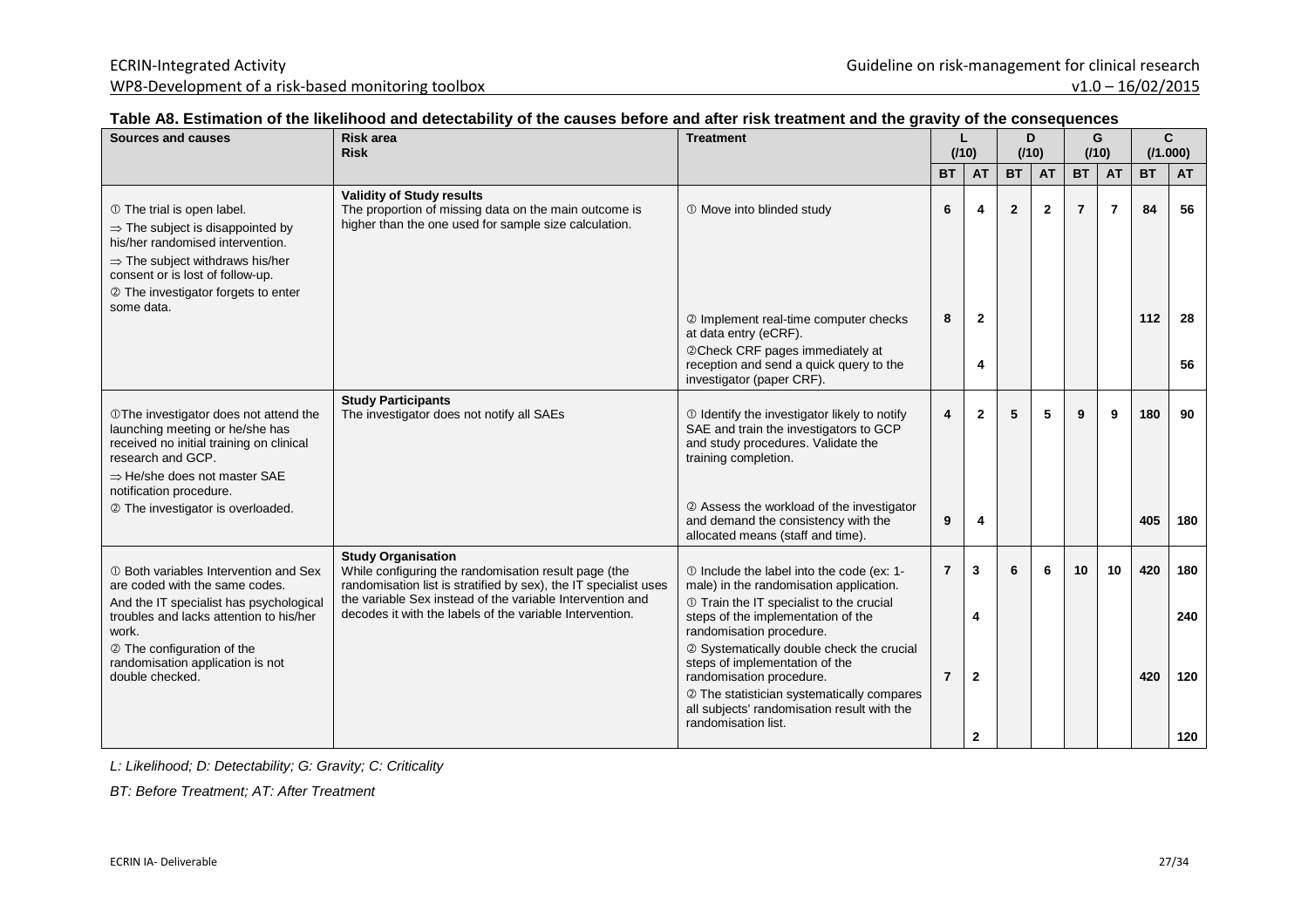#### **Table A9. Example of a dashboard for the risk management process**

| <b>STUDY</b> |
|--------------|
|--------------|

 $\overline{ }$ 

| <b>RISK IDENTIFICATION AND RISK ANALYSIS</b><br>Risk identification, causes and consequences analysis |                                                                  |                                                                                                                             |                                                                                                     |                                                                                                                                                                    |                                                       | Risk quantification |                          |                                                                                                                                                                                                         |                                                                    | <b>RISK TREATMENT</b><br>Risk treatment actions                                                                            |                             |                                                                                                       |                      |                                |                                                                                                                                                 | Risk after treatment |                                                                |                                   |     |                |   |   |    |                                                                                     |    |    |    |      |              |  |    |     |
|-------------------------------------------------------------------------------------------------------|------------------------------------------------------------------|-----------------------------------------------------------------------------------------------------------------------------|-----------------------------------------------------------------------------------------------------|--------------------------------------------------------------------------------------------------------------------------------------------------------------------|-------------------------------------------------------|---------------------|--------------------------|---------------------------------------------------------------------------------------------------------------------------------------------------------------------------------------------------------|--------------------------------------------------------------------|----------------------------------------------------------------------------------------------------------------------------|-----------------------------|-------------------------------------------------------------------------------------------------------|----------------------|--------------------------------|-------------------------------------------------------------------------------------------------------------------------------------------------|----------------------|----------------------------------------------------------------|-----------------------------------|-----|----------------|---|---|----|-------------------------------------------------------------------------------------|----|----|----|------|--------------|--|----|-----|
|                                                                                                       | <b>Riskarea</b>                                                  | Name                                                                                                                        | Causes                                                                                              | Consequences                                                                                                                                                       |                                                       |                     |                          |                                                                                                                                                                                                         | <b>Risk</b><br><b>Criticality and</b><br><b>Risk</b><br>Evaluation | <b>Actions</b>                                                                                                             |                             |                                                                                                       | Delay of<br>efficacy | <b>Treatment</b><br>assessment |                                                                                                                                                 |                      |                                                                | <b>Risk</b><br><b>Criticality</b> |     |                |   |   |    |                                                                                     |    |    |    |      |              |  |    |     |
| R1                                                                                                    | main outcome is hugher than the one<br>Validity of study results | The proportion of missing data on the                                                                                       |                                                                                                     | The trial is open label (The<br>subject is disppointed by his/her<br>C1 randomised intervention so<br>he/she withdraws his/her<br>consent or is lost of follow-up) | The conclusion is wrongly retained                    | <b>R1C1</b>         | 6                        | $\mathcal{P}$                                                                                                                                                                                           |                                                                    | 42                                                                                                                         | T1 Change for blinded study | $\overline{7}$                                                                                        | 8                    | -6                             | 336                                                                                                                                             |                      | $\mathcal{P}$                                                  | $\overline{7}$                    | 56  |                |   |   |    |                                                                                     |    |    |    |      |              |  |    |     |
|                                                                                                       |                                                                  | used for sample size calculation                                                                                            | The investigator forgets to enter                                                                   |                                                                                                                                                                    |                                                       |                     |                          |                                                                                                                                                                                                         |                                                                    | Implement real-time computer cheks at<br>data entry (eCRF)                                                                 | 10                          | -8                                                                                                    | 9                    | 720                            | $\overline{2}$                                                                                                                                  | $\overline{2}$       | $\overline{7}$                                                 | 28                                |     |                |   |   |    |                                                                                     |    |    |    |      |              |  |    |     |
|                                                                                                       |                                                                  |                                                                                                                             | C <sub>2</sub><br>some data                                                                         | The conclusion is wrongly retained                                                                                                                                 | R1C2                                                  | $\mathbf{a}$        | $\overline{\phantom{a}}$ | -7                                                                                                                                                                                                      | $112 -$                                                            | To check CRF pages immediately at<br>T3 reception and send a quick query to<br>the investigator                            | 10                          | $\overline{7}$                                                                                        | $\overline{7}$       | 490                            | $\boldsymbol{\Lambda}$                                                                                                                          | $\mathcal{P}$        | $\overline{7}$                                                 | 56                                |     |                |   |   |    |                                                                                     |    |    |    |      |              |  |    |     |
| R2                                                                                                    | <b>Study participants</b><br><b>SAEs</b>                         | The investigator does not notify all                                                                                        |                                                                                                     |                                                                                                                                                                    |                                                       |                     |                          | The investigator does not attend<br>the launching meeting or he/she<br>has received no initial training<br>C3<br>on clinical research and GCP<br>(he/she does not master SAE<br>notification procedure) | <b>Toxicity is underestimated</b>                                  | <b>R2C3</b>                                                                                                                | $\overline{4}$              | 5                                                                                                     | 9                    | 180                            | Identify the investigator likely to notify<br>SAE and train the investigaor to GCP<br>and study procedures. Validate the<br>training completion | $\overline{4}$       | 8                                                              | -6                                | 192 | $\overline{2}$ | 5 | 9 | 90 |                                                                                     |    |    |    |      |              |  |    |     |
|                                                                                                       |                                                                  |                                                                                                                             | C4 The investigator is overloaded                                                                   |                                                                                                                                                                    | <b>R2C4</b>                                           | 9                   | 5                        | $\alpha$                                                                                                                                                                                                | 405                                                                | To assess the workloaded of the<br>investigator and demand the<br>consistency with the allocated means<br>(staff and time) | $\overline{4}$              | $\mathbf{a}$                                                                                          | 9                    | 288                            |                                                                                                                                                 | -5                   | 9                                                              | 180                               |     |                |   |   |    |                                                                                     |    |    |    |      |              |  |    |     |
|                                                                                                       |                                                                  | While configuring the randomisation<br>result page (the randomisation list is<br>stratified by sex), the IT specialist uses |                                                                                                     |                                                                                                                                                                    |                                                       |                     |                          |                                                                                                                                                                                                         |                                                                    |                                                                                                                            |                             |                                                                                                       |                      |                                |                                                                                                                                                 |                      | Both variables Intervention and<br>Sex are coded with the same |                                   |     |                |   |   |    | To include the label into the code (ex:1-<br>male) in the randomisation application | 10 | 10 | 10 | 1000 | $\mathbf{3}$ |  | 10 | 180 |
| R3                                                                                                    |                                                                  |                                                                                                                             | C5 codes and the IT specialist has<br>phychological troubles and<br>lacks attention to his/her work | The randomised intervention is                                                                                                                                     | <b>R3C5</b>                                           | $\overline{7}$      | 6                        | 10                                                                                                                                                                                                      | 420                                                                | To train the IT specialist to the crucial<br>steps of the implementation of the<br>randomisation procedure                 | $\alpha$                    | $\overline{z}$                                                                                        | $\mathbf{R}$         | 504                            |                                                                                                                                                 |                      | 10                                                             | 240                               |     |                |   |   |    |                                                                                     |    |    |    |      |              |  |    |     |
|                                                                                                       | <b>Study organisation</b>                                        | the variable Sex instead of the variable<br>Intervention and decodes it with the<br>labels of the variable Intervention     | The configuration of the                                                                            | systematically confounded with sex<br>(The trial results are biased).                                                                                              |                                                       |                     |                          |                                                                                                                                                                                                         |                                                                    | Systematically double check the<br>T8 crucial steps of implementation of the<br>randomisation procedure                    | 8                           | $\mathbf{q}$                                                                                          | $\mathbf{a}$         | 576                            | $\overline{2}$                                                                                                                                  | -6                   | 10                                                             | 120                               |     |                |   |   |    |                                                                                     |    |    |    |      |              |  |    |     |
|                                                                                                       |                                                                  |                                                                                                                             |                                                                                                     |                                                                                                                                                                    | C6 randomisation application is not<br>double checked |                     | <b>R3C6</b>              | $\overline{7}$                                                                                                                                                                                          | 6                                                                  | 10                                                                                                                         | 420                         | The statistician systematically<br>compares all subject' randomisation<br>with the randomisation list | $\mathbf{q}$         | 9                              | $\mathbf{a}$                                                                                                                                    | 648                  | $\overline{2}$                                                 |                                   | 10  | 120            |   |   |    |                                                                                     |    |    |    |      |              |  |    |     |
|                                                                                                       |                                                                  |                                                                                                                             |                                                                                                     |                                                                                                                                                                    |                                                       |                     |                          |                                                                                                                                                                                                         |                                                                    |                                                                                                                            |                             |                                                                                                       |                      |                                |                                                                                                                                                 |                      |                                                                |                                   |     |                |   |   |    |                                                                                     |    |    |    |      |              |  |    |     |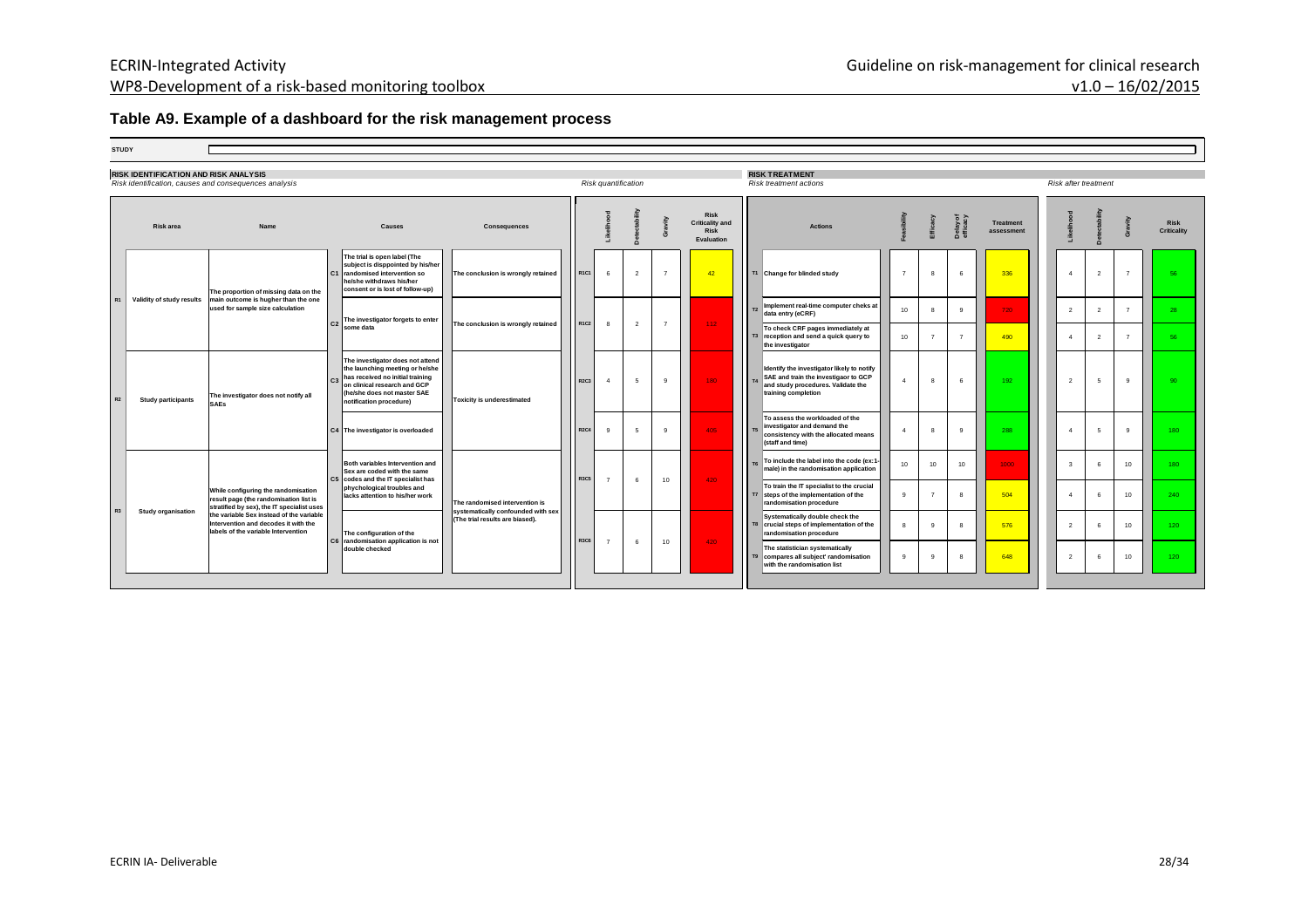#### **APPENDIX II. Risk identification in clinical trials for rare diseases, medical devices and nutrition.**

Three disease-oriented networks participated to ECRIN network. Each developed a field-specific checklist to facilitate risk identification in clinical trials. These checklists are large, but probably not exhaustive. Other means of risk identification must be used as well, as described in this guideline.

| <b>Trial</b><br>characteristics | WP4<br><b>Rare diseases</b>                                                                          | WP5<br><b>Medical devices</b>                                                                          | WP6<br><b>Nutrition</b>                                                                              |
|---------------------------------|------------------------------------------------------------------------------------------------------|--------------------------------------------------------------------------------------------------------|------------------------------------------------------------------------------------------------------|
| General                         |                                                                                                      |                                                                                                        | trials in human nutrition                                                                            |
|                                 | monocentric trial                                                                                    | monocentric trial                                                                                      | monocentric trial                                                                                    |
|                                 | multi-centre trial in the same country                                                               | multi-centre trial in the same country                                                                 | multi-centre trial in the same country                                                               |
|                                 | multi-national trial (EU)                                                                            | multi-national trial (EU)                                                                              | multi-national trial (EU)                                                                            |
|                                 | multi-national trial (including non-EU countries)                                                    | multi-national trial (including non-EU countries)                                                      | multi-national trial (including non-EU countries)                                                    |
|                                 | manufacturer as sponsor                                                                              | manufacturer as sponsor                                                                                | manufacturer as sponsor                                                                              |
|                                 | other commercial sponsor                                                                             | other commercial sponsor                                                                               | other commercial sponsor                                                                             |
|                                 | non-commercial sponsor (investigator driven clinical<br>trial/investigator initiated clinical trial) | non-commercial sponsor (investigator driven clinical<br>trial/investigator initiated clinical trial)   | non-commercial sponsor (investigator driven clinical<br>trial/investigator initiated clinical trial) |
| Regulatory                      | orphan designation                                                                                   |                                                                                                        |                                                                                                      |
| status                          | paediatric investigation plan                                                                        |                                                                                                        |                                                                                                      |
|                                 | advanced therapy                                                                                     |                                                                                                        |                                                                                                      |
|                                 | no special status                                                                                    |                                                                                                        |                                                                                                      |
|                                 |                                                                                                      | trial on medical device with CE mark using within label                                                |                                                                                                      |
|                                 |                                                                                                      | trial on medical device with CE mark using outside label                                               |                                                                                                      |
|                                 |                                                                                                      | trial on medical device without CE mark                                                                |                                                                                                      |
|                                 |                                                                                                      | trial on medical device with CE mark using within label and<br>containing auxiliary medicinal product  |                                                                                                      |
|                                 |                                                                                                      | trial on medical device with CE mark using outside label and<br>containing auxiliary medicinal product |                                                                                                      |
|                                 |                                                                                                      | trial on medical device without CE mark containing auxiliary<br>medicinal product                      |                                                                                                      |
|                                 |                                                                                                      | observational studies with medical device                                                              |                                                                                                      |
|                                 |                                                                                                      | registries                                                                                             |                                                                                                      |
|                                 |                                                                                                      |                                                                                                        | nutrition epidemiology (observational study)                                                         |
|                                 |                                                                                                      |                                                                                                        | nutrition intervention (in healthy people)                                                           |
|                                 |                                                                                                      |                                                                                                        | nutrition interventions (in patients)                                                                |
|                                 |                                                                                                      |                                                                                                        | clinical nutrition in vulnerable groups                                                              |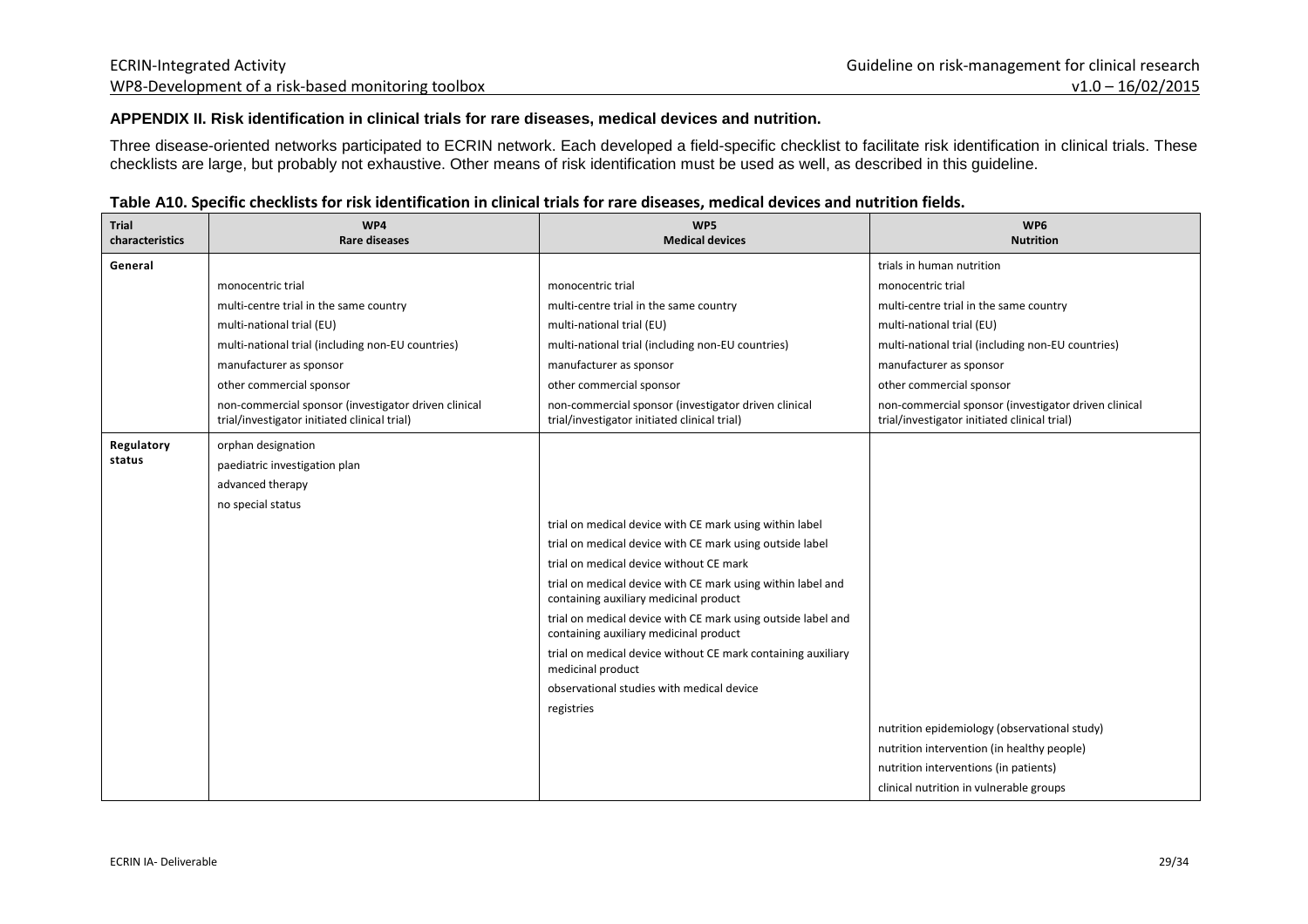| Trial<br>characteristics | WP4<br><b>Rare diseases</b> | WP5<br><b>Medical devices</b>                    | WP6<br><b>Nutrition</b>    |
|--------------------------|-----------------------------|--------------------------------------------------|----------------------------|
|                          |                             |                                                  | pharmaceutical/Drug trials |
| <b>Medical device</b>    |                             | Medical device category                          |                            |
|                          |                             | with CE mark                                     |                            |
|                          |                             | without CE mark                                  |                            |
|                          |                             | Medical device risk class                        |                            |
|                          |                             | class I                                          |                            |
|                          |                             | class IIa                                        |                            |
|                          |                             | class IIb                                        |                            |
|                          |                             | class III                                        |                            |
|                          |                             | Other medical device characteristics             |                            |
|                          |                             | implantable                                      |                            |
|                          |                             | requires a power source                          |                            |
|                          |                             | sterile                                          |                            |
|                          |                             | contains measuring function                      |                            |
|                          |                             | combined with medicinal product (pharmaceutical) |                            |
|                          |                             | Invasiveness of the application                  |                            |
|                          |                             | invasive                                         |                            |
|                          |                             | non-invasive                                     |                            |
|                          |                             | <b>Applying subject</b>                          |                            |
|                          |                             | physician                                        |                            |
|                          |                             | health care specialist                           |                            |
|                          |                             | layman/non-professional                          |                            |
|                          |                             | trial subject                                    |                            |
|                          |                             | Handling                                         |                            |
|                          |                             | requires assembly                                |                            |
|                          |                             | requires sterilisation                           |                            |
|                          |                             | Period of intended application                   |                            |
|                          |                             | transient (less than 60 min)                     |                            |
|                          |                             | short term (up to 30 days)                       |                            |
|                          |                             | long term (more than 30 days)                    |                            |
|                          |                             | <b>Medical Device Logistics</b>                  |                            |
|                          |                             | manufacturing                                    |                            |
|                          |                             | labelling                                        |                            |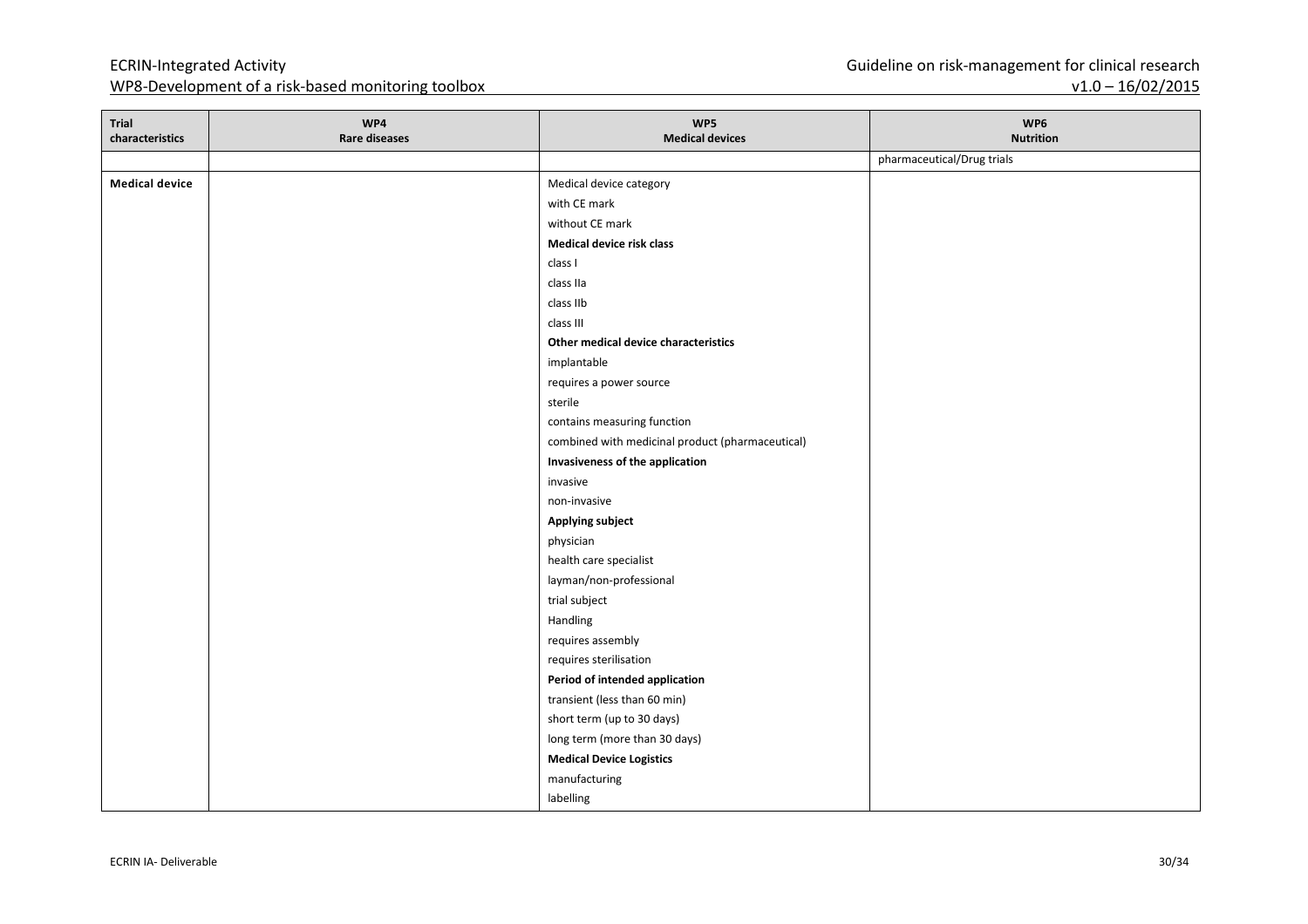| <b>Trial</b><br>characteristics | WP4<br><b>Rare diseases</b>                              | WP5<br><b>Medical devices</b>                            | WP6<br><b>Nutrition</b>                                  |
|---------------------------------|----------------------------------------------------------|----------------------------------------------------------|----------------------------------------------------------|
|                                 |                                                          | delivery                                                 |                                                          |
|                                 |                                                          | assembly and commissioning                               |                                                          |
|                                 |                                                          | storage                                                  |                                                          |
|                                 |                                                          | return or destruction                                    |                                                          |
| Population                      | Gender                                                   | Gender                                                   | Gender                                                   |
|                                 | females                                                  | females                                                  | females                                                  |
|                                 | males                                                    | males                                                    | males                                                    |
|                                 | both genders                                             | both genders                                             | both genders                                             |
|                                 | Age                                                      | Age / vulnerable population                              | Age                                                      |
|                                 | pregnant women                                           | pregnant women                                           | pregnant women                                           |
|                                 | premature infants                                        | premature infants                                        |                                                          |
|                                 | newborn                                                  | newborn                                                  |                                                          |
|                                 | babies                                                   | babies                                                   | babies                                                   |
|                                 | children                                                 | children                                                 | children                                                 |
|                                 | adults                                                   | adults                                                   | adults                                                   |
|                                 | elderly persons                                          | elderly persons                                          | elderly persons                                          |
|                                 |                                                          |                                                          | vulnerable groups                                        |
|                                 | Subjects' status                                         | Subjects' status                                         | Subjects' status                                         |
|                                 | inpatients                                               | inpatients                                               | inpatients                                               |
|                                 | day clinic patients                                      | day clinic patients                                      | day clinic patients                                      |
|                                 | outpatients                                              | outpatients                                              | outpatients                                              |
|                                 | Consent ability                                          | <b>Consent ability</b>                                   | Consent ability                                          |
|                                 | Healthy volunteers                                       | <b>Healthy volunteers</b>                                | Healthy volunteers                                       |
|                                 | Patients in normal clinical care                         | Patients in normal clinical care                         | Patients in normal clinical care                         |
|                                 | emergency patients                                       | emergency patients                                       |                                                          |
|                                 | trial subjects with cognitive or psychological disorders | trial subjects with cognitive or psychological disorders | trial subjects with cognitive or psychological disorders |
|                                 | trial subjects with a legal guardian                     | trial subjects with a legal guardian                     | trial subjects with a legal guardian                     |
|                                 | trial subjects under compulsory inpatient care           | trial subjects under compulsory inpatient care           | trial subjects under compulsory inpatient care           |
|                                 | inmates                                                  | inmates                                                  |                                                          |
|                                 | Critical eligibility criteria                            | Critical eligibility criteria                            | Critical eligibility criteria                            |
|                                 | safety-relevant                                          | safety-relevant                                          | safety-relevant                                          |
|                                 | relevant for the effectiveness of the therapy            | relevant for the effectiveness of the therapy            | relevant for the effectiveness of the therapy            |
|                                 | relevant for the validity of the result                  | relevant for the validity of the result                  | relevant for the validity of the result                  |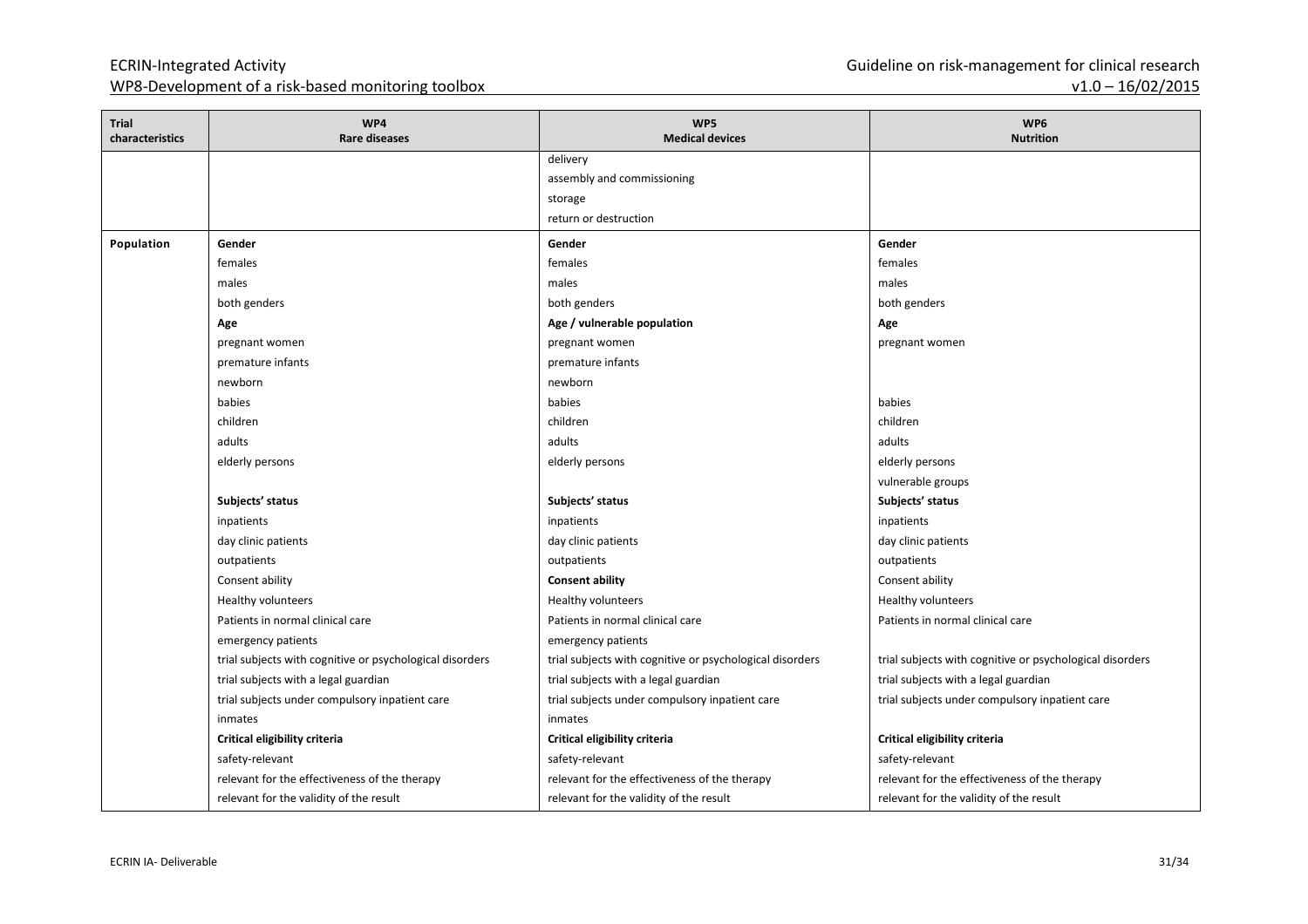| Trial<br>characteristics | WP4<br><b>Rare diseases</b>                              | WP5<br><b>Medical devices</b>    | WP6<br><b>Nutrition</b>      |
|--------------------------|----------------------------------------------------------|----------------------------------|------------------------------|
| Intervention             | new protocol                                             |                                  | new protocol                 |
|                          |                                                          | surgery                          | surgery                      |
|                          | small molecule already registered for another indication |                                  |                              |
|                          | new small molecules                                      |                                  |                              |
|                          | enzyme-replacement therapy                               |                                  |                              |
|                          | cell therapy                                             |                                  |                              |
|                          | gene therapy                                             |                                  |                              |
|                          |                                                          | combination with pharmacotherapy |                              |
|                          |                                                          | combination with psychotherapy   |                              |
|                          |                                                          | ionising radiation               |                              |
|                          |                                                          | use of magnetic fields           |                              |
|                          |                                                          | diagnostic                       |                              |
|                          |                                                          |                                  | physiology                   |
|                          |                                                          |                                  | physiopathology              |
|                          |                                                          |                                  | genetics                     |
|                          |                                                          |                                  | epidemiology                 |
|                          |                                                          |                                  | behavioural Science          |
|                          |                                                          |                                  | nutrition                    |
|                          |                                                          |                                  | pharmaceuticals/drugs        |
| Design                   | randomised                                               | randomised                       | randomised                   |
|                          | one arm                                                  | one arm                          | one arm                      |
|                          | parallel groups                                          | parallel groups                  | parallel groups              |
|                          | cross over                                               | cross over                       | cross over                   |
|                          | intra-individual cross over                              | intra-individual cross over      | intra-individual cross over  |
|                          | open label                                               | open label                       | open label                   |
|                          | observer blind                                           | observer blind                   | observer blind               |
|                          | single blind                                             | single blind                     | single blind                 |
|                          | double blind                                             | double blind                     | double blind                 |
|                          | sham                                                     | sham                             |                              |
|                          |                                                          |                                  | cohort follow-up             |
| Schedule                 | overall duration                                         | overall duration                 | overall duration             |
|                          | duration for a trial subject                             | duration for a trial subject     | duration for a trial subject |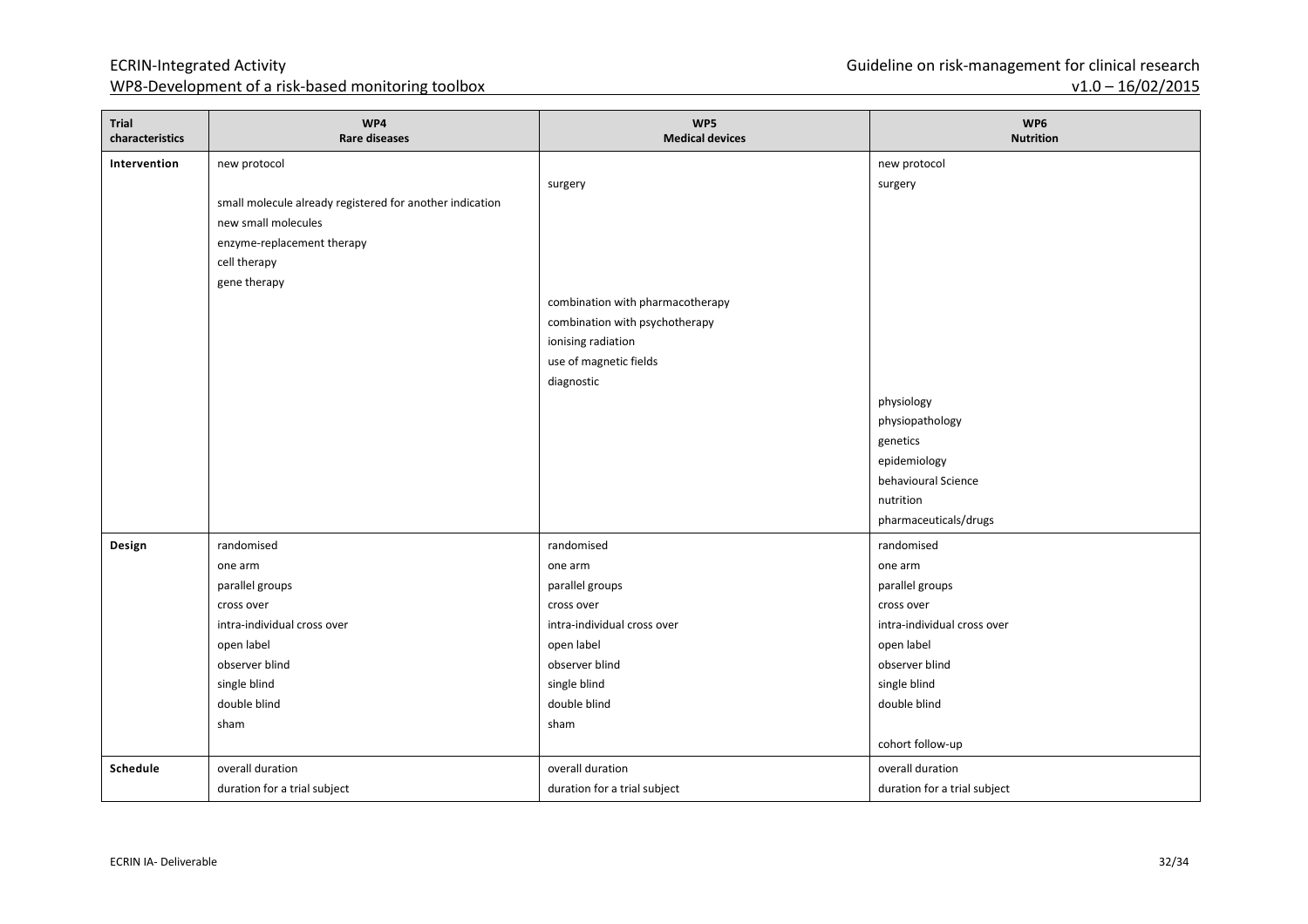| Trial<br>characteristics       | WP4<br><b>Rare diseases</b>                                                                          | WP5<br><b>Medical devices</b>                                                                        | WP6<br><b>Nutrition</b>                                                                              |
|--------------------------------|------------------------------------------------------------------------------------------------------|------------------------------------------------------------------------------------------------------|------------------------------------------------------------------------------------------------------|
|                                | number of visits per trial subjects                                                                  | number of visits per trial subjects                                                                  | number of visits per trial subjects                                                                  |
|                                | frequency of the visits                                                                              | frequency of the visits                                                                              | frequency of the visits                                                                              |
|                                | contact to trial subjects between visits                                                             | contact to trial subjects between visits                                                             | contact to trial subjects between visits                                                             |
| Data acquisition               | prospective                                                                                          | prospective                                                                                          | prospective                                                                                          |
| and integrity                  | retrospective                                                                                        | retrospective                                                                                        | retrospective                                                                                        |
|                                | paper based CRF                                                                                      | paper based CRF                                                                                      | paper based CRF                                                                                      |
|                                | eCRF with paper based source data                                                                    | eCRF with paper based source data                                                                    | eCRF with paper based source data                                                                    |
|                                | eCRF with direct data entry by trial personnel                                                       | eCRF with direct data entry by trial personnel                                                       | eCRF with direct data entry by trial personnel                                                       |
|                                | eCRF with direct data input from the measuring device                                                | eCRF with direct data input from the measuring device                                                | eCRF with direct data input from the measuring device                                                |
|                                | procedures of data transfer from the paper-based CRF into<br>the trial database                      | procedures of data transfer from the paper-based CRF into<br>the trial database                      | procedures of data transfer from the paper-based CRF into<br>the trial database                      |
|                                | possibility of changes tracking ("audit trail") in eCRF                                              | possibility of changes tracking ("audit trail") in eCRF                                              | possibility of changes tracking ("audit trail") in eCRF                                              |
|                                | provisions on the access and entry rights for the eCRF                                               | provisions on the access and entry rights for the eCRF                                               | provisions on the access and entry rights for the eCRF                                               |
|                                | procedures in case of protocol violations                                                            | procedures in case of protocol violations                                                            | procedures in case of protocol violations                                                            |
|                                | procedures in case of misconduct                                                                     | procedures in case of misconduct                                                                     | procedures in case of misconduct                                                                     |
|                                |                                                                                                      |                                                                                                      | procedures for data sharing                                                                          |
| Safety vigilance               | documentation and reporting duties for serious adverse<br>events                                     | documentation and reporting duties for serious adverse<br>events                                     | documentation and reporting duties for serious adverse<br>events                                     |
|                                | documentation and reporting duties for device-related<br>adverse events                              | documentation and reporting duties for device-related<br>adverse events                              | documentation and reporting duties for product-related<br>adverse events                             |
|                                | documentation and reporting duties for deaths                                                        | documentation and reporting duties for deaths                                                        | documentation and reporting duties for deaths                                                        |
|                                | international reporting duties                                                                       | international reporting duties                                                                       | international reporting duties                                                                       |
|                                | follow-up period for adverse events                                                                  | follow-up period for adverse events                                                                  | follow-up period for adverse events                                                                  |
| On-site conduct                | number of trial subjects to be enrolled at the centre                                                | number of trial subjects to be enrolled at the centre                                                | number of trial subjects to be enrolled at the centre                                                |
| (separate                      | centre/PI experience in clinical trials                                                              | centre/PI experience in clinical trials                                                              | centre/PI experience in clinical trials                                                              |
| evaluation for<br>each centre) | centre/PI experience in clinical trials with rare diseases                                           | centre/PI experience in clinical trials with medical devices                                         | centre/PI experience in clinical trials with nutrition treatment                                     |
|                                | centre/PI experience in indication under investigation                                               | centre/PI experience in indication under investigation                                               | centre/PI experience in indication under investigation                                               |
|                                | availability of trial personnel at the centre                                                        | availability of trial personnel at the centre                                                        | availability of trial personnel at the centre                                                        |
|                                | necessity of a trial-specific training of the trial personnel                                        | necessity of a trial- or device-specific training of the trial<br>personnel                          | necessity of a trial-specific training of the trial personnel                                        |
|                                | necessity and availability of specialised trial personnel (e.g.<br>surgery nurse, anaesthesiologist) | necessity and availability of specialised trial personnel (e.g.<br>surgery nurse, anaesthesiologist) | necessity and availability of specialised trial personnel (e.g.<br>surgery nurse, anaesthesiologist) |
|                                | availability of technical equipment at the centre                                                    | availability of technical equipment at the centre                                                    | availability of technical equipment at the centre                                                    |